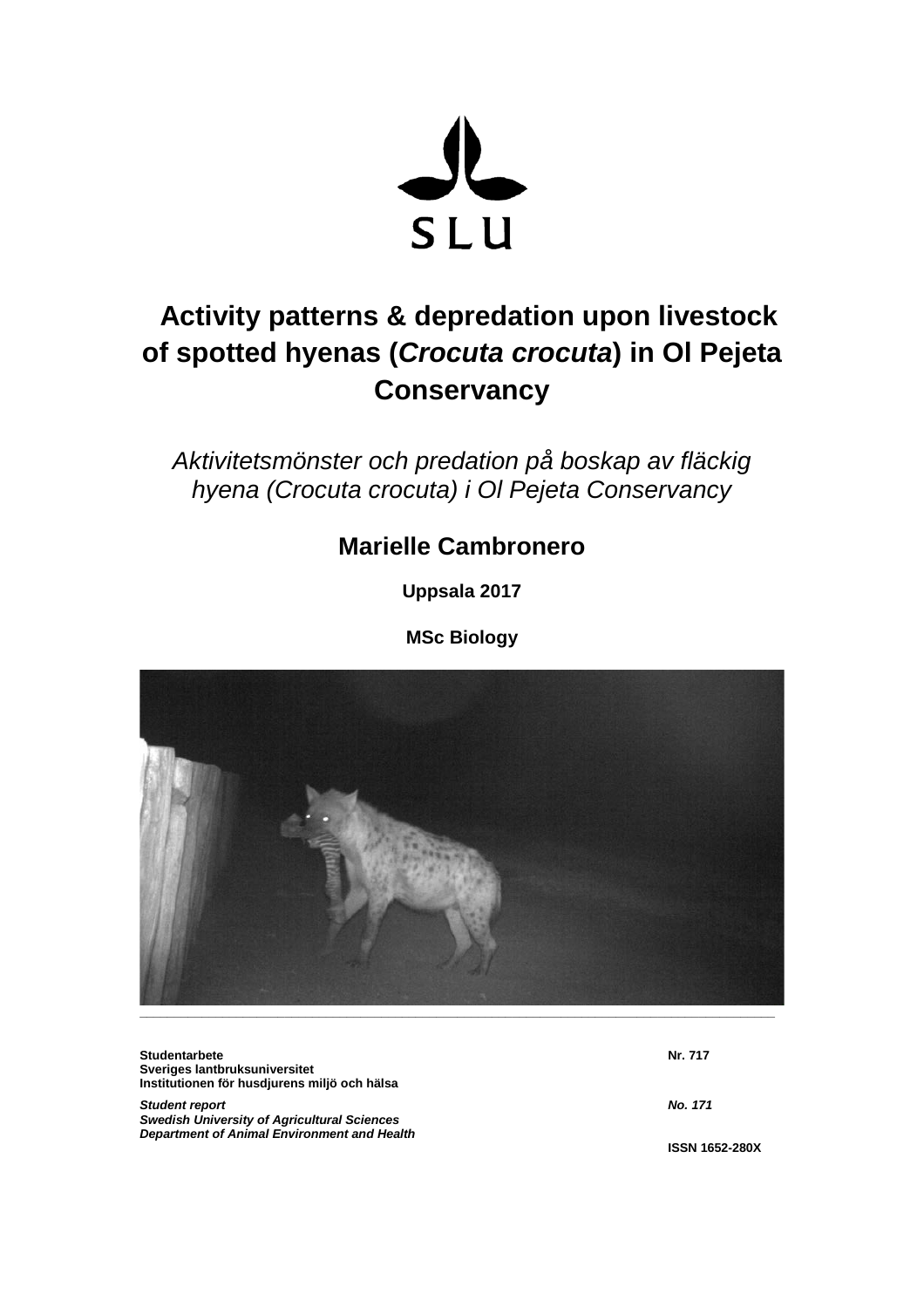

# **Activity pattern & depredation upon livestock of spotted hyenas (***Crocuta crocuta***) in Ol Pejeta Conservancy**

*Aktivitetsmönster och predation på betesdjur av fläckig hyena (Crocuta crocuta) i Ol Pejeta Conservancy*

## **Marielle Cambronero**

Studentarbete, Uppsala 2017

## **Avancerad nivå D, 30 ETCS, Degree project in Biology**

**Handledare:** Jens Jung, Department of Animal Environment and Health, P.O.B 234, 532 23 SKARA

**Examinator:** Jenny Yngvesson, Department of Animal Environment and Health, P.O.B 234, 532 23 SKARA

**Nyckelord:** Spotted hyena, activity pattern, depredation, conservation management, *Crocuta Crocuta*

**Serie:** Studentarbete/Sveriges lantbruksuniversitet, Institutionen för husdjurens miljö och hälsa, nr. 717, ISSN 1652-280X

## **Sveriges lantbruksuniversitet**

Fakulteten för veterinärmedicin och husdjursvetenskap Institutionen för husdjurens miljö och hälsa Box 234, 532 23 SKARA **E-post:** hmh@slu.se, **Hemsida:** www.slu.se/husdjurmiljohalsa

I denna serie publiceras olika typer av studentarbeten, bl.a. examensarbeten, vanligtvis omfattande 7,5-30 hp. Studentarbeten ingår som en obligatorisk del i olika program och syftar till att under handledning ge den studerande träning i att självständigt och på ett vetenskapligt sätt lösa en uppgift. Arbetenas innehåll, resultat och slutsatser bör således bedömas mot denna bakgrund.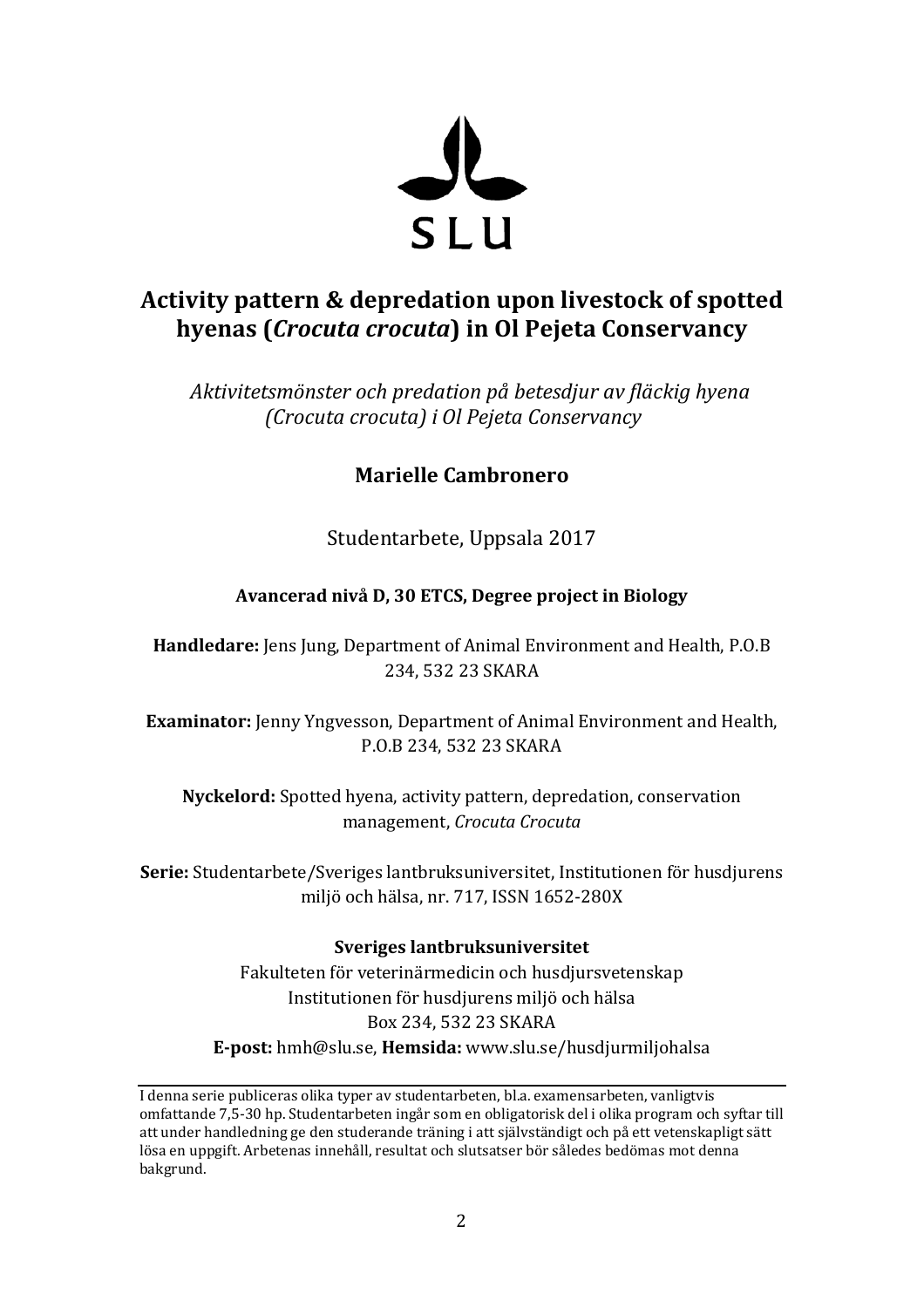#### **ABSTRACT**

Many carnivores outside protected areas are declining as they are being killed for their involvement in depredation on livestock. More knowledge of when and why predators leaves protected areas are key questions in mitigating the humanwildlife conflict. Ol Pejeta Conservancy, Kenya, holds the one of the country's highest densities of predators, with approximately 100 spotted hyenas (*Crocuta crocuta*). Ol Pejeta is therefore a suitable site to learn more about the activity pattern of predators inside protected areas by analyzing photos from camera traps. The aim of this survey is to investigate the spatial and temporal movement pattern of spotted hyena and correlate it with moon phase and precipitation. If changes in clan size and attacks on livestock correlates with the environmental factors will also be studied. The results from this study showed that spotted hyenas walked out of the reserve after sunset and arrived before sunrise. Activity was higher when moonlight was bright compared to medium illuminance. Rainfall that arrived 30 days before had a negative correlation with activity, meaning that if precipitation was low the activity was higher. Group size mostly consisted of one or two individuals and could not be direct correlated to clan size nor to any environmental factor. Spotted hyena have had seven attacks upon livestock during this one year survey and could not be correlated with any temporal nor abiotic factors. Precaution during nighttime is preferable as the spotted hyenas are leaving the reserve even though they show a stronger preference for wild prey than livestock.

#### **SAMMANFATTNING**

Många rovdjur utanför skyddade områden minskar i antal då de dödas på grund av deras inblandning av boskapsattacker. Mer kunskap om när och varför rovdjur lämnar skyddade områden är nyckelfrågor i hur konflikten mellan människa och vilt hanteras. I Kenya ligger Ol Pejeta Conservancy som har ett av landets högsta rovdjursdensitet och med cirka 100 fläcka hyenor (*Crocuta crocuta*). Ol Pejeta är därför en lämplig plats att lära sig mer om aktivitetsmönstret hos rovdjur inom skyddade områden genom att analysera bilder från kamerafällor. Målet med denna studie är att undersöka de rumsliga och temporära rörelsemönstren hos fläckig hyena och korrelera det med månfas och nederbörd. Om förändringar i klanstorleken eller boskapsattacker beror på miljömässiga faktorer kommer också att undersökas. Resultat från denna studie visar att fläckiga hyenor går ut ur reservatet efter solnedgång och kommer tillbaka innan soluppgång. Aktiviteten var högre när månljuset var starkt jämfört med när månen lyste mellan ny- och fullmåne. Regn som kom 30 dagar innan hade en negativ korrelation med aktivitet, dvs att när regnfall var lågt så var aktiviteten högre. Gruppstorleken bestod mest utav en eller två individer och kunde inte direkt kopplas till klanstorleken eller med någon miljömässig faktor. Fläckiga hyenor har haft sju attacker på boskap under denna ettåriga studie och kunde varken kopplas till temporära eller abiotiska faktorer. Försiktighetsåtgärder under nattetid är föredraget då den fläckiga hyenan lämnar reservaten även om de visar en större preferens för vilt än boskap.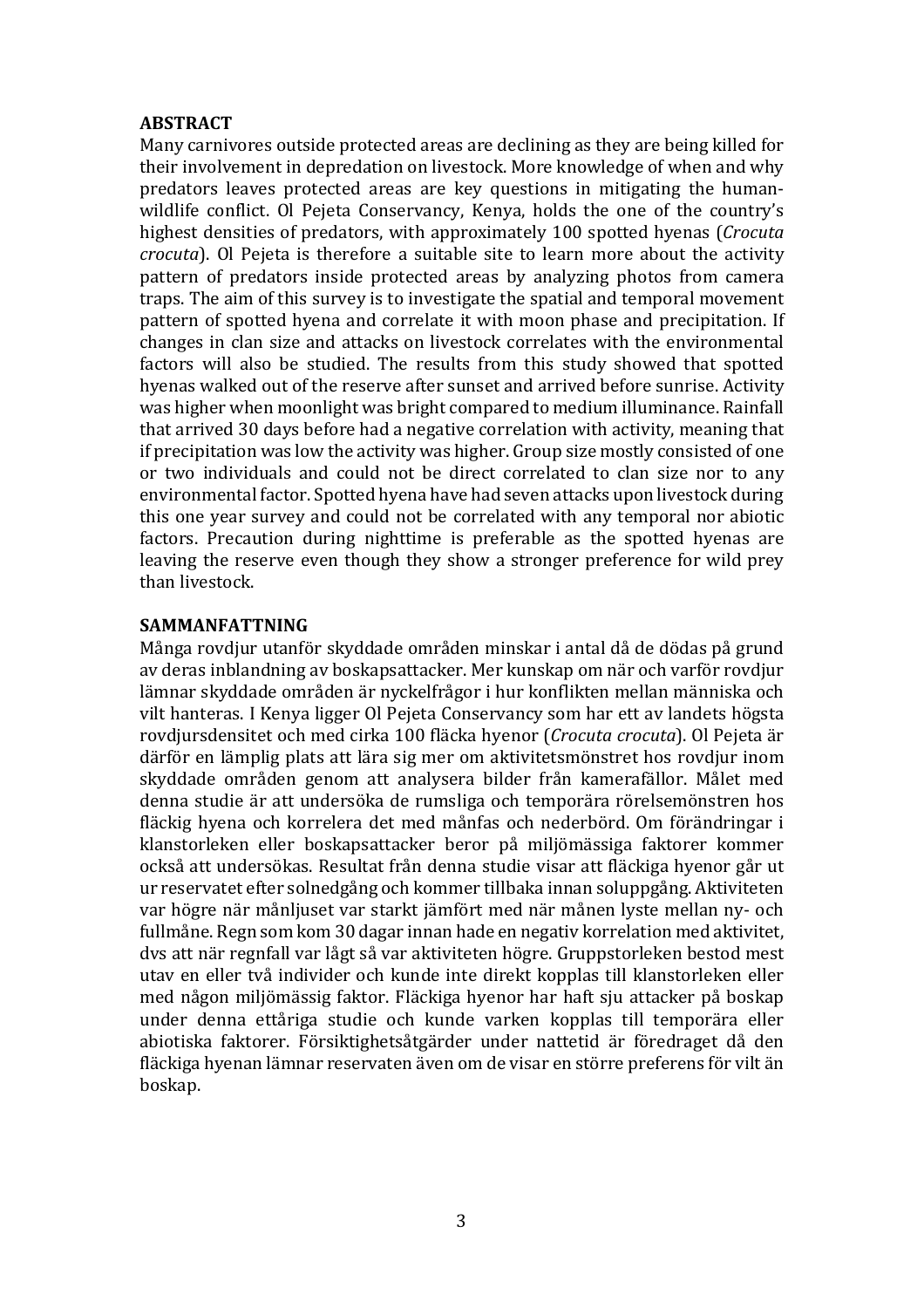## **TABLE OF CONTENTS**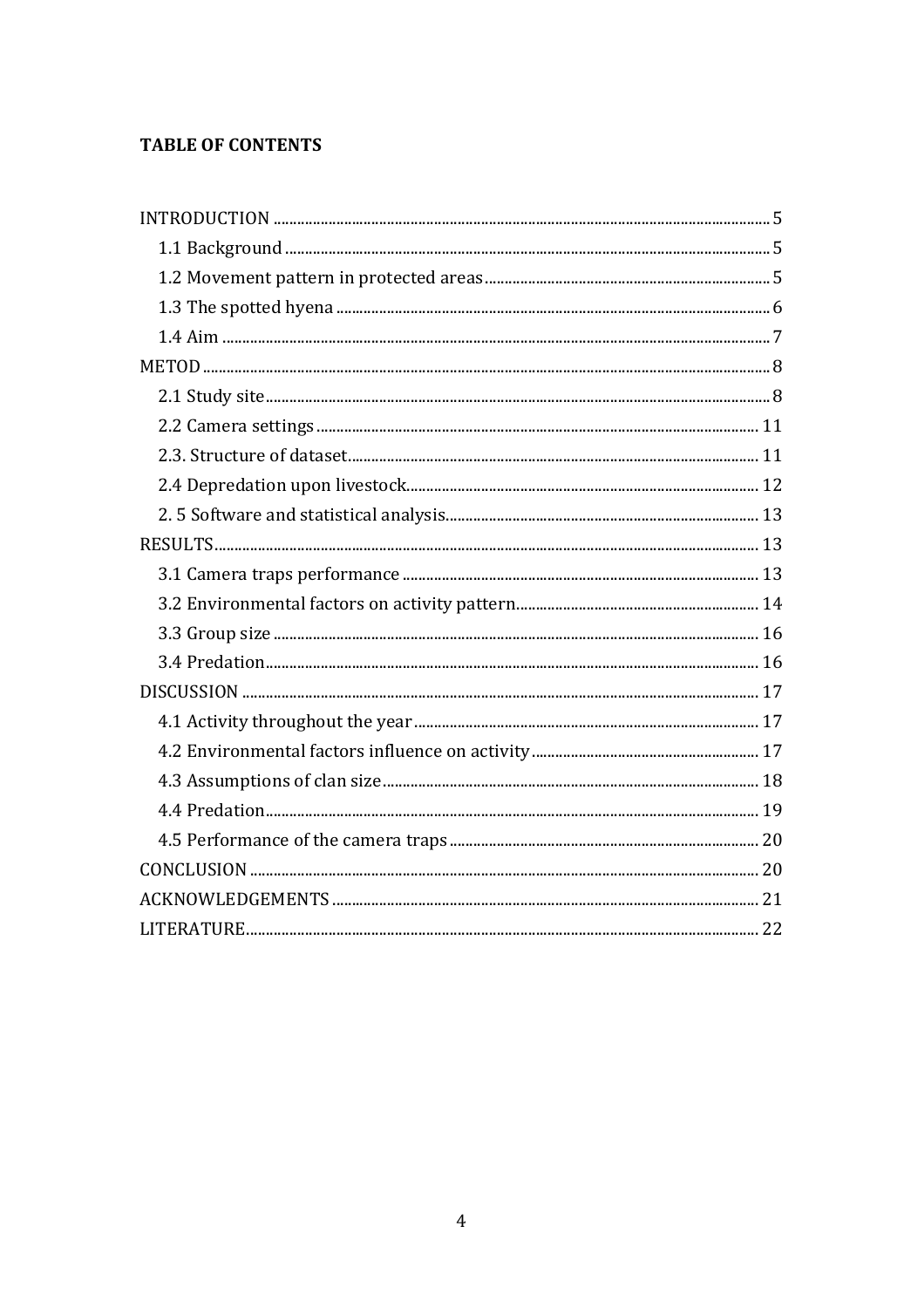# Activity patterns & depredation upon livestock of spotted hyenas (*Crocuta crocuta*) in Ol Pejeta Conservancy

### **INTRODUCTION**

#### *1.1 Background*

Environmental issues such as global warming (Parmesan & Yohe 2003), ocean acidification (Doney *et al.* 2009) and habitat loss (Fahrig 2003) have become apparent in the last decade. With changes like these, many habitats become inhabitable for organisms to live in. Unlike many other environmental changes, the loss of biodiversity is irreversible (Mittermeier *et al.* 1998), which threatens many ecosystems. As the human population increases by the minute, more resources are needed to meet the demands a growing would population (Holden & Otsuka 2014). Legal and policy measures are important tools that makes it possible to protect habitats and species where exploitation would otherwise occur (Cain *et al.,* 2011). However, this is not always the case. Even with well-defined legislations, monitoring of the regulations can be very time- and cost consuming (Plumptre *et al.* 2014), which will lead to protection of species in theory, but not in practice.

Protected habitats such as national parks or nature reserves, are areas that aim to protect and improve wildlife and biodiversity. However, an increasing wildlife could result in a lower local welfare (Johannesen 2005). Therefore, protected areas are often subject to human-wildlife conflicts as it is often, if not always, based on utilitarian values (Newmark *et al.* 1993), such as depredation upon livestock (Kolowski & Holekamp 2006, Lindsey *et al.* 2013, Woodroffe *et al.* 2005) or crop damage (Graham *et al.* 2012). However, locals can benefit from wildlife as well and generate an income through ecotourism (MvNeely 2000, Wunder 2000). Whether locals or wildlife, or both, benefit from protected areas will depend on multiple reasons and it is important to understand the human and wildlife activities outside the protected areas as well. Even if wildlife populations are protected inside a reserve, they often migrate between the boarders of different management areas, where they may be exposed to hunting (Johannesen 2005). Movement patterns are therefore important to recognize as it can highly affect the demographic parameters within populations.

#### *1.2 Movement pattern in protected areas*

Many reserves use fencing as a tool to prevent predator attacks on surrounding livestock (Dickman 2010, Kesch *et al.* 2015, Ol Pejeta Conservancy 2016) or decrease road kill (Jodi *et al.* 2006). Gates, or wildlife corridors, are additionally used by many reserves to allow species to move freely in and out from the area (Pellis *et al.* 2015). There are numerous reasons why species will move from a protected area. It could be migrating species such as elephants (*Loxodonta africana*) and zebras (*Equus quagga*) that migrate to improve food quality (Schuette *et al.* 2016, Van de Perre *et al.* 2013) or spotted hyenas (*Crocuta crocuta)* that partly migrate to increase foraging quantity (Avgar *et al.* 2014).

In Laikipia District, Kenya, lays Ol Pejeta Conservancy that is a nongovernmental organization (NGO) that strives to conserve wildlife. This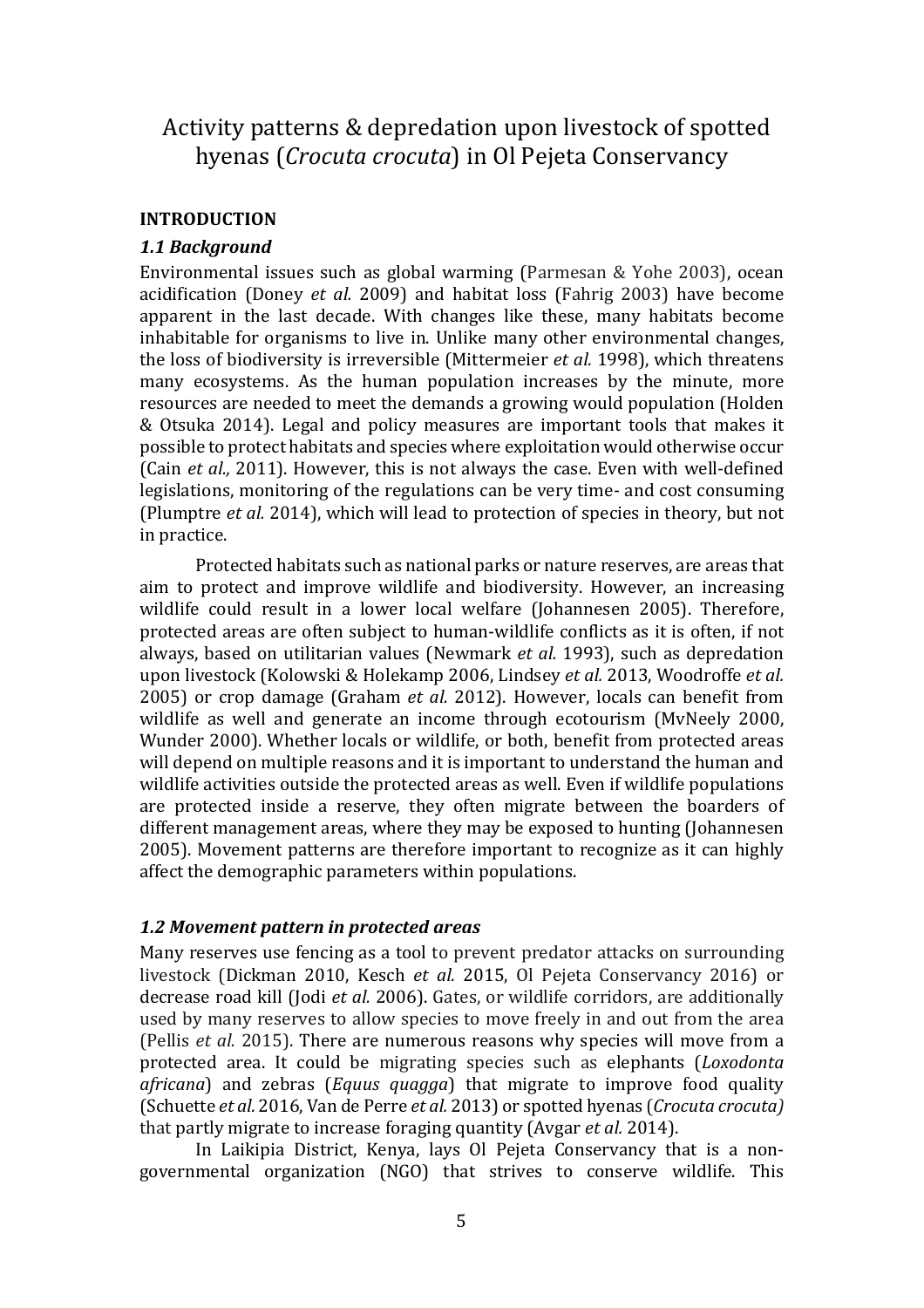conservancy uses electric fencing around the area to prevent predator attacks on surrounding livestock and thereby mitigate the human wildlife conflict. Furthermore, the fencing protects animals inside the reserve from poachers (Dickman 2010, Kesch *et al.* 2015, Ol Pejeta Conservancy 2016). Even though the fence serve positive functions, a completely closed area would disfavor many migrating species. Ol Pejeta therefore has three wildlife corridors in the northern part of the conservancy, which allows all animals, except rhinoceros due to the design of the fencing, to move in and out of the conservancy. As animals in Ol Pejeta can move to adjacent ranches and conservancies, monitoring becomes more difficult to practice. To have a better idea of which animals use these passages, camera traps have been installed at these corridors (Ol Pejeta Conservancy 2016). By having camera traps on a fixed position over a longer time, knowledge about trends in spatial and temporal use can be obtained (Rowcliffe *et al.* 2008).

#### *1.3 The spotted hyena*

Hyenas partly migrate to increase food resources (Avgar *et al.* 2014), but like many other terrestrial carnivores, the spotted hyena will change its activity due to several other factors. For example, human disturbance will lower the overall activity and promote an increased or complete nocturnal activity, compared to hyenas living in an undisturbed area (Kolowski *et al.* 2008). The spotted hyena is however generally seen as a nocturnal species even though they can be active during the day as well (Kruuk 1972). Environmental factors such as rainfall have been shown to promote depredation upon livestock (Kolowski & Holekamp 2006) and moonlight might influence hunting success (Cozzi *et al.* 2012). Furthermore, spotted hyenas are gregarious carnivores, which will also affect their movement pattern. They live in highly structured societies, so called clans, which is a hierarchy where one female dominates (East *et al.* 1993, Frank 1986, Holekamp *et al.* 2012). These clans are fission-fusion societies, meaning that the group pattern will change in response to short and long-term fluctuations in prey densities (Smith *et al.* 2008). Instead of hunting in groups, hyenas often hunt alone, which lower the hunting success, but drastically increase time spend at a carcass without competing for the meat (Smith *et al.* 2008). Even though the spotted hyena is an efficient hunter (Holekamp *et al.* 1997, Kruuk 1966), they scavenge as well (Kruuk 1966, Smith *et al.* 2013). Stealing prey from another, so called kleptoparasitism, is common between hyenas and lions (Trinkel & Kastberger 2005). Successful stealing from lions depends on their group size and if they are too few, lions usually end up as the winner (Cooper 1991, [Trinkel](http://onlinelibrary.wiley.com/doi/10.1111/j.1365-2028.2005.00574.x/abstract) & Kastberger 2005). Spotted hyenas have a broad dietary flexibility compared to other large carnivores in the African guild. Only buffalo (*Syncerus caffer*), giraffe (*Giraffa camelopardalis*) and plains zebra are avoided by hyenas, which reflects their opportunistic foraging behavior (Hayward 2006). However, local preypreference have been observed and diet can change due to fluctuations in prey abundance (Holekamp *et al.* 1997), causing hyenas to prey on buffalos or zebras (Di Silvestre *et al.* 2000, Kruuk 1972).

By looking at the clan size and population density of spotted hyenas, a lot can be told about the habitat's carrying capacity. Holekamp *et al*. (2012) summarized different studies of the spotted hyena and saw that home range drastically decreases from  $600 \text{ km}^2$  to below  $100 \text{ km}^2$  with larger clans (>25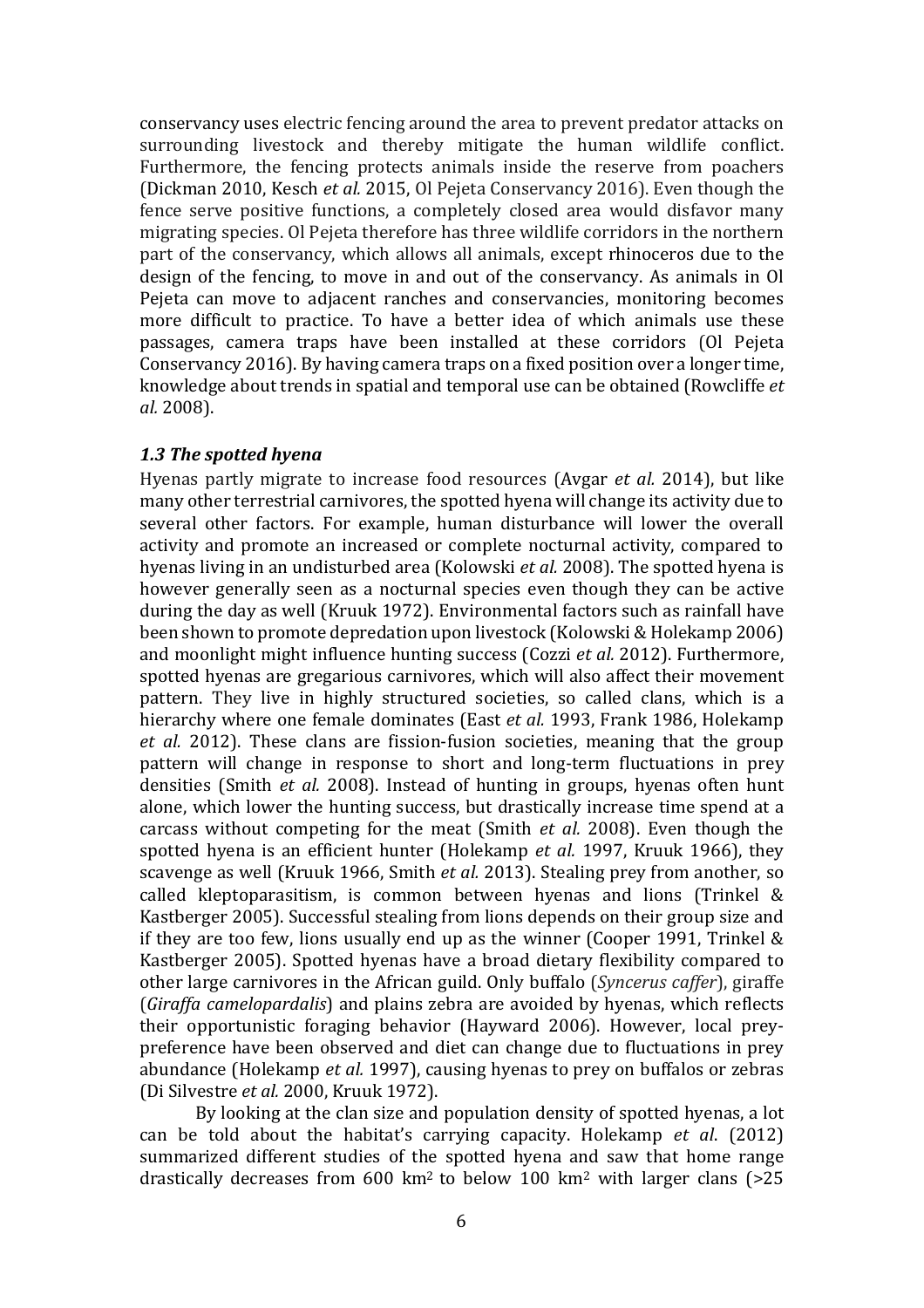individuals) or higher density  $(>0.4 \text{ hyenas/km}^2)$ . This pattern, where more individuals require less space, indicates that the limiting factor is food availability. The spotted hyena may as well engage in territorial defense where the territory is much smaller than the home range (Holekamp *et al.* 1993, Smith *et al.* 2008).

The spotted hyena is a keystone predator that can survive in environments where other large predators, such as cheetahs (*Acinonyx jubatus*), lions (*Panthera leo*) and wild dogs (*Lycaon pictus*), have vanished (Trinkel 2009). Disappearance of the spotted hyena would therefore indicate a degraded habitat. Even if the presence of spotted hyenas may indicate a healthy ecosystem, the species is heavily disliked by farmers in Kenya and other countries in Africa (Lindsey *et al.* 2013, Romañach *et al.* 2007, Woodroffe *et al.* 2005). Attacks from carnivores cause not only an economical loss but also fear for themselves and future attacks (Conover 2001, Girmay *et al.* 2015). The intolerance of the spotted hyena has led to retaliatory killing, which is connected to the species decline (Holekamp *et al.* 1993, Kissui 2008, Patterson *et al.* 2004, Romañach *et al.* 2007). The spotted hyena is currently listed as "Least Concern" by IUCN, but the population trend is decreasing, mainly outside protected areas (Bohm & Höner 2015), which emphasize the importance of current and future areas for protection.

#### *1.4 Aim*

Changes in carnivore populations can cause trophic cascades as it will affect species on lower trophic levels (Fortin *et al.* 2005, Watts & Holekamp 2009). The spotted hyena is an important predator in the African ecosystem (DeVault *et al.* 2003, Holekamp *et al*. 2012), whose demographic parameters can be affected by its activity pattern (i.e. higher risk of retaliatory killing if it preys upon livestock). Studies on these activity patterns can thereby provide vital information about the outcome of a population. As a contributing cause of mortality is persecution, knowledge about when and where a predator attack has occurred may provide answers to why this conflict is ongoing.

The aim is to study what parameters affect the activity pattern of the spotted hyena. I will mainly be looking at two abiotic factors, rainfall and moonlight, to see why the spotted hyenas are moving in and out of reserve by analyzing photos from camera traps. I will also study the activity at a broader scale to see how it changes throughout the year. Furthermore, as hyenas have fissionfusion societies, it can reveal the prey density as the clans will be bigger with prey abundance (Holekamp *et al.* 1993, Smith *et al.* 2008). Therefore, I want to investigate if the clans are larger during certain periods, or if it correlates with environmental factors, as I will not be investigating prey density in this study. Finally, as there are existing data on hyena depredation upon livestock inside Ol Pejeta, I will be looking at these events to see if there is a correlation with the activity.

My questions for this study are:<br>(i) Do rainfall and/or mo

- Do rainfall and/or moon phase influence activity pattern of the spotted hyena in and out of Ol Pejeta Conservancy?
- (ii) Does time of the day influence the direction of the spotted hyenas at the wildlife corridors?
- (iii) Do rainfall and/or moon phase influence the clan size of the spotted hyena within Ol Pejeta Conservancy?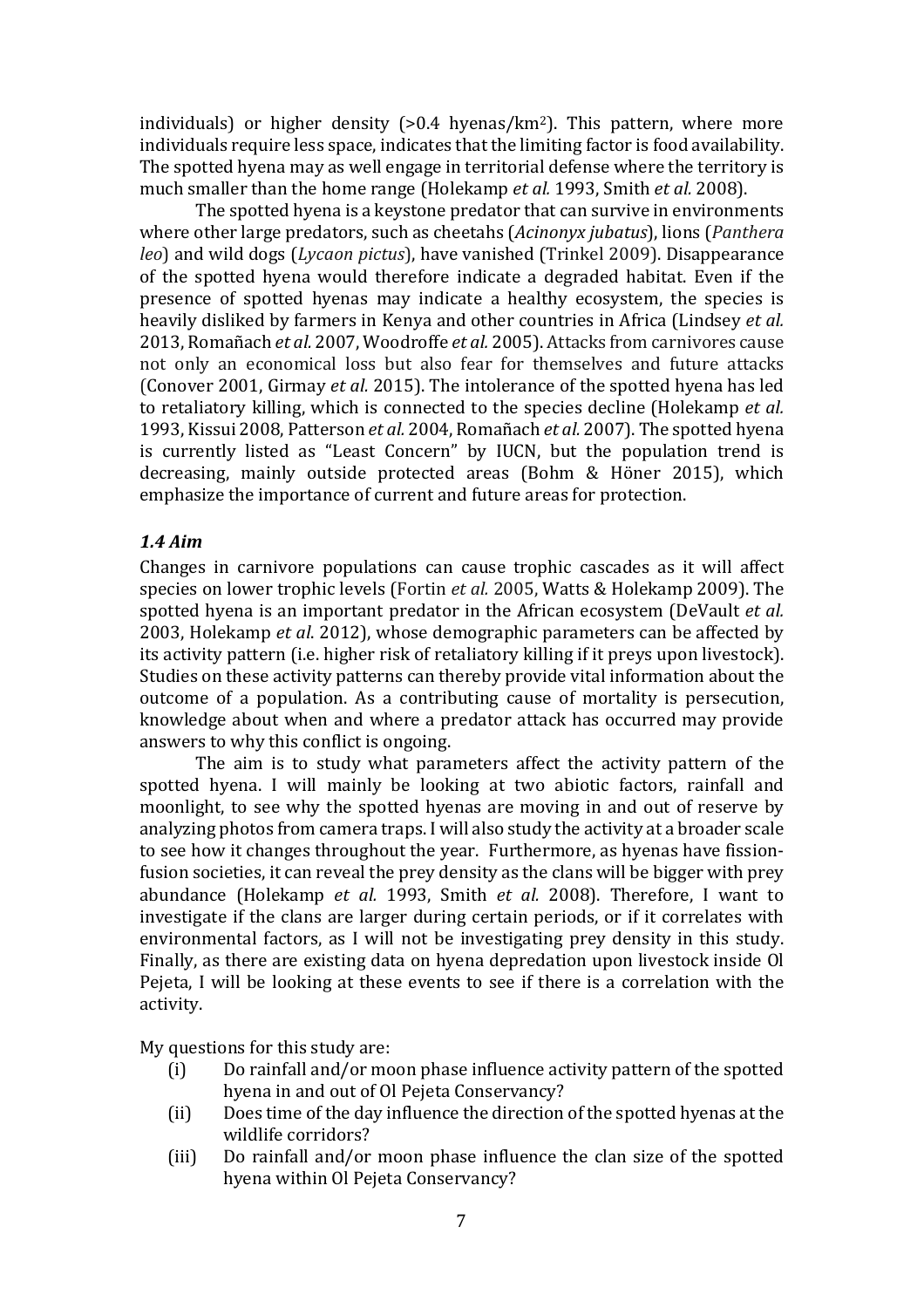(iv) Is depredation upon livestock correlated with activity pattern of the spotted hyena within Ol Pejeta Conservancy?

Hypothesis of following questions are:<br>(i) H<sub>0</sub>: No environmental factor

- H<sub>0</sub>: No environmental factors are affecting the activity pattern of the spotted hyena in Ol Pejeta Conservancy. H1: Environmental factors such as rainfall and moon phase influence the activity pattern of the spotted hyena in Ol Pejeta Conservancy. (ii) H0: The direction of spotted hyenas at the wildlife corridors is not
- influenced by time of the day. H1: The time of day influence the direction of spotted hyenas at the wildlife corridors.
- (iii) H0: No environmental factors are affecting the clan size of the spotted hyena in Ol Pejeta Conservancy. H1: Environmental factors such as rainfall and moon phase influence

the clan size of the spotted hyena in Ol Pejeta Conservancy.

(iv) H0: Depredation upon livestock is not correlated with the activity pattern of spotted hyenas Ol Pejeta Conservancy. H1: Depredation upon livestock is correlated with the activity pattern of spotted hyenas within Ol Pejeta Conservancy.

#### **METOD**

#### *2.1 Study site*

The study was conducted in Ol Pejeta Conservacy, Laikipia county, Kenya. The area is 360 km2 with an altitude of approximately 1800 meters above sea level (Elevationmap 2017). The NGO aim to conserve wildlife by generating an income through ecotourism (Ol Pejeta Conservancy, 2016). The district is also used for pastoralism and agriculture, where the livestock are observed by a herder or more during the day and put in bomas (i.e. traditional fence) during the night.

The temperature in Ol Pejeta Conservancy is steady throughout the year as the equator run through the area and as the altitude is over 2000 meters in some parts of the conservancy, temperature during a year usually range from 10°C (min) to 22°C (max) (Safari bookings). Consequently, most of the habitat is semiarid grassland. However, during the rain seasons, the change in habitat becomes evident. During October-December (most rainfall in November) and March-May (most rainfall in April), the landscape in Ol Pejeta thrives and becomes green due to the increasing precipitation.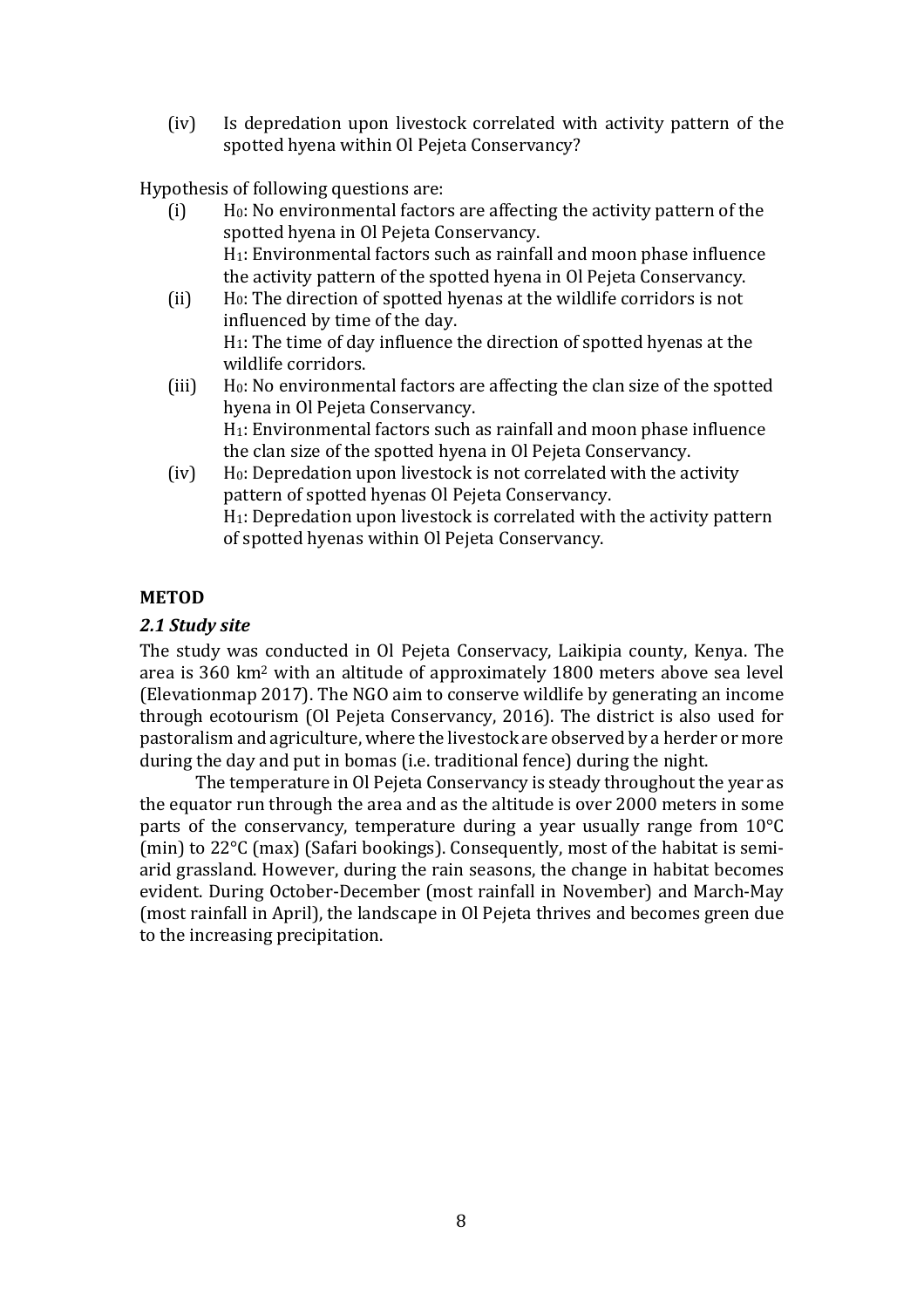

**Figure 1**: Ol Pejeta Conservancy in proportion to Laikipia (dark grey) and Kenya (light grey). The three wildlife corridors, illustrated as grey squares are shown with their respective number (not proportional to the rest of the map).

The major part of Ol Pejeta is surrounded by an electric fence where three wildlife corridors are placed in the northeastern part of the reserve (Fig. 1). Corridor 1 is 183 meters wide and corridor 2 and 3 are 34 meters wide. Only photos from corridor 2 and 3 will be analyzed due to time constraints. These corridors were chosen as a higher number of predators are found here in comparison to corridor 1. The corridors are made of wooden pillars that stand one meter tall with approximately 55 cm width between them, which serve as a fence for rhinoceros. In front of each corridor lays an area of soil, and by identification of footprints information of passing animals can be revealed. After observing all the footprints, the area is then raked every day by the rangers from Ol Pejeta.

Corridor 2 is placed in an open habitat with three cameras placed in different directions (Fig. 2). Camera A and C are placed at the two ends of the corridor, meaning that no animal can walk in or out from the conservancy without being caught on a photo. Camera B is placed at the center of the corridor, facing towards the outside of the reserve.

Corridor 3 is placed in a habitat with more vegetation and where a Masai tribe has been stationary since June 2015. There are three cameras at corridor 3 as well, but with different positioning compared to corridor 2 (Fig. 3). Camera B is not placed at the complete end of the corridor, which results in animals not being caught on photos if they walk along the higher fence.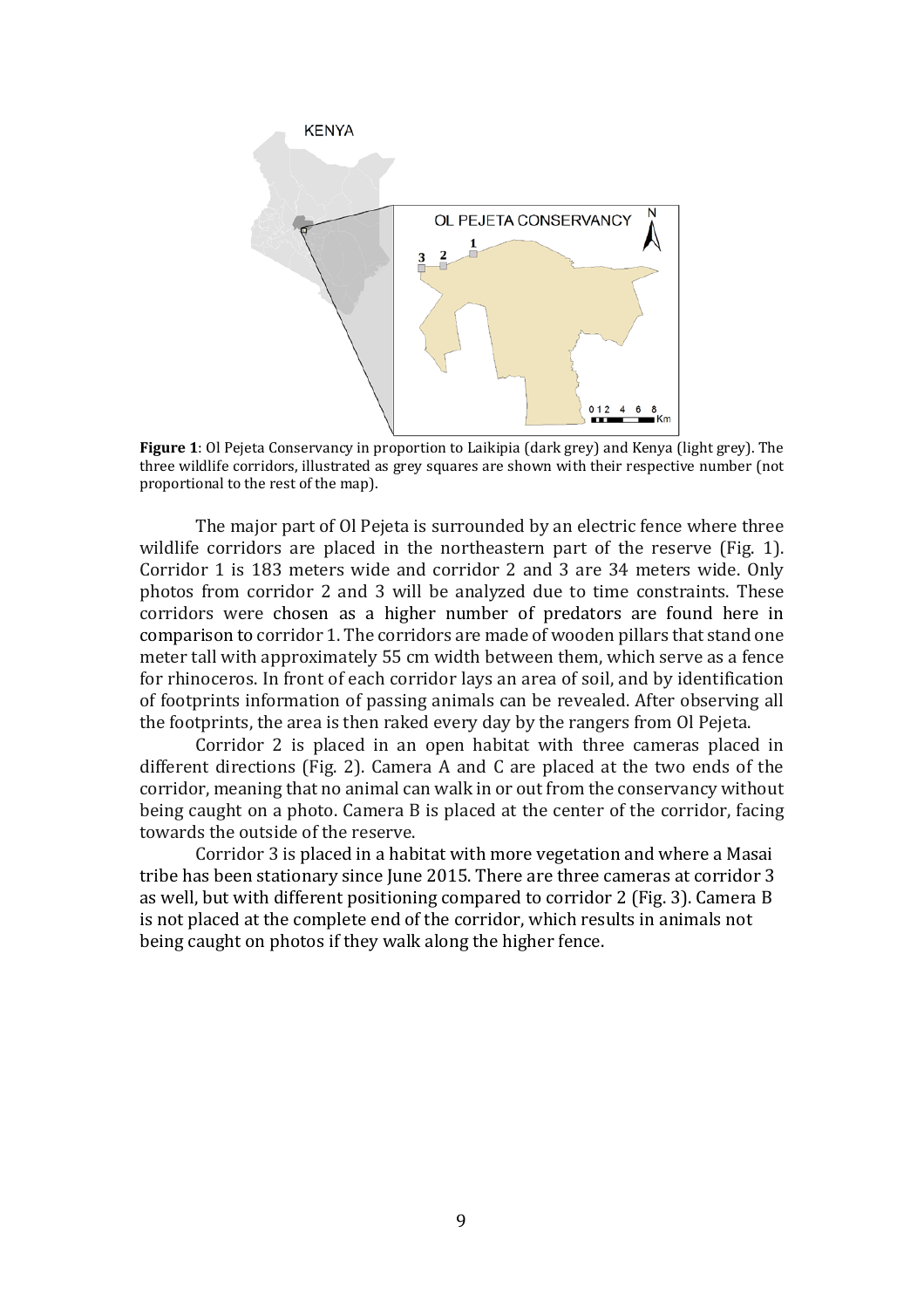

**Figure 2**. Corridor 2 with an illustrated image showing how the cameras are placed in relation to the fence. Photograph and illustration made by Marielle Cambronero.



**Figure 3**. Corridor 3 with an illustrated image showing how the cameras are placed in relation to the fence. Photograph and illustration made by Marielle Cambronero.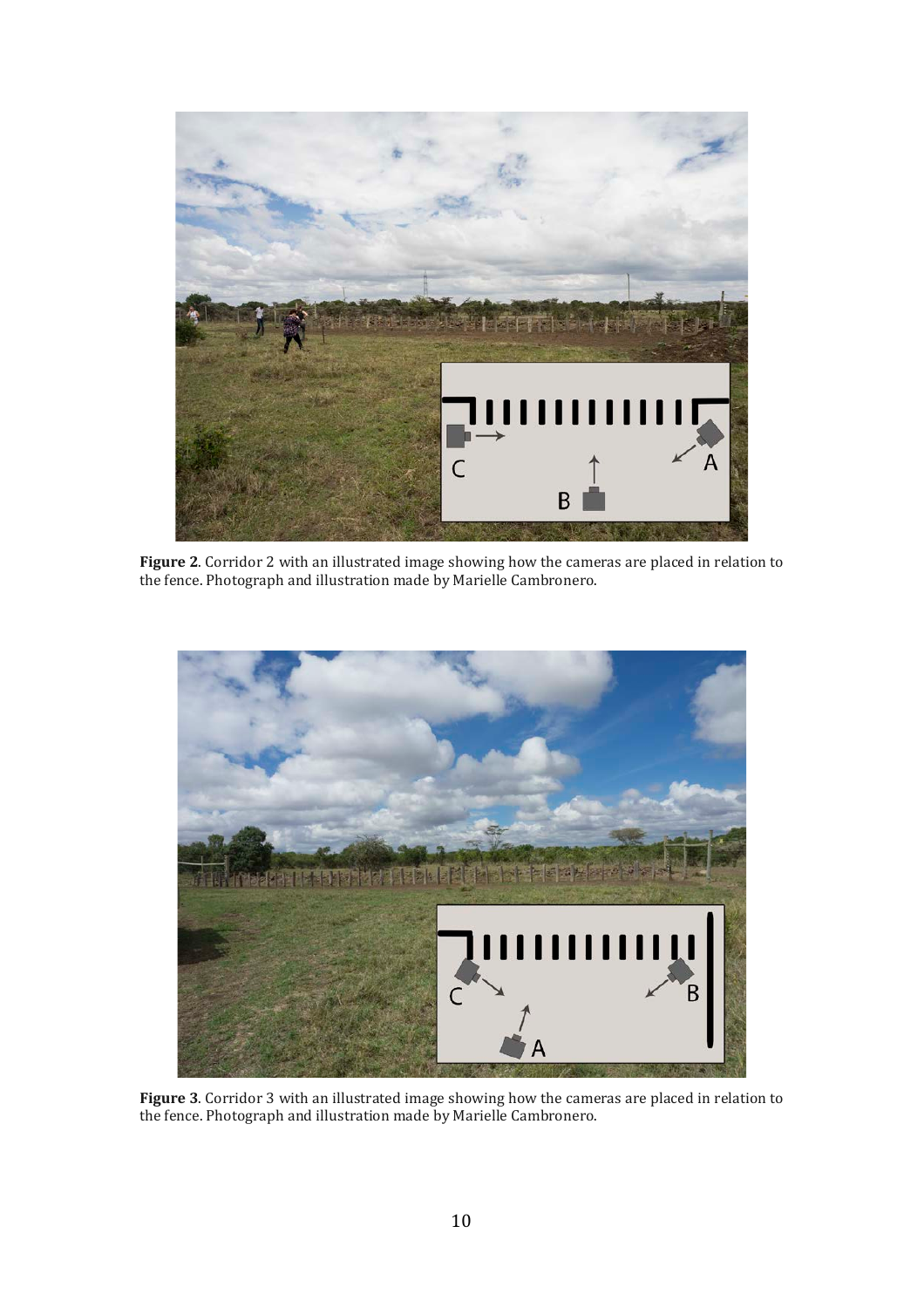#### *2.2 Camera settings*

This study will analyze the photos from the camera traps of spotted hyenas to see movement direction, when (time of day and season) and possibly why they tend to move as they do (Rowcliffe *et al.* 2008). All photos are taken by Reconyx HC600 Hyperfire cameras and will by default have information about the corridor it is placed in, what camera it is (A, B or C), temperature, moon phase, time and date. Detection range during daytime is 30.5 m (100 ft) and 18.2 m (60 ft) during dark hours using flash and infrared illuminator. This is however the maximum length of detection and can by attained by using Lithium or NiMH batteries. Alkaline batteries, that was used in this study until February 2017, are affected by cold and warm weather and do not provide the same power as the Lithium and NiMH batteries do (Reconyx Instruction Manual). The fact that alkaline batteries of varied brands were used instead of Lithium or NiMH batteries indicate that the cameras were not preforming at their best.

A total of six cameras were used in the study and the settings were not the same on all of them. By default, the camera will take 3 pictures per trigger with 1 second between pictures and no quiet period (i.e. no delay between triggers). Camera setting in this study did however vary between 3 or 5 pictures per trigger. Furthermore, picture interval within a trigger could differ between Rapidfire (2 pictures per second), 1 second, 3 seconds or 5 seconds. There was no quiet period on any camera, even though the second trigger could react several seconds after the last photo of the first trigger.

#### *2.3. Structure of dataset*

As all photos from one week were gathered every week, lots of photos with no significance for this study were obtained. To analyze photos of the spotted hyena more effectively, a staff member from Ol Pejeta was hired to organize the raw data into species-specific folder. This was later uploaded onto Dropbox to make it possible for analysis without being present at Ol Pejeta. Together with three other students, folders of our focal species (cheetah, elephants, jackals, leopard, lion and spotted hyena) were uploaded at Dropbox. The study group made a field trip to Ol Pejeta between the 14<sup>th</sup> -27<sup>th</sup> of November. This enabled us to talk to the staff member to standardize how the pictures were supposed to be sorted. In order for people to determine species in the same way as it is done now, we had to agree on one method. The field trip to Ol Pejeta Conservancy also made it possible to gather many months of data at once, instead of downloading the data from Dropbox.

To structure my dataset, I used Microsoft software Excel 2016. I organized the photos of spotted hyenas where every row gave information about passage, image number, corridor, camera, date, time, direction, group size, group id, moon phase, temperature and rainfall. A passage was counted when I was sure the animal was my focal species. Even if the folders had been sorted by the staff member of Ol Pejeta, I still did not use a photo if I found it untrustworthy. If a spotted hyena was caught by two or three cameras in one corridor, it would still only get one passage number.

Direction was decided by looking at what camera the hyena was moving in and from there imagine how the animal was walking. For most of the pictures it was quite clear if the direction was in, out, along or unknown, but sometimes it was not as easy. If the spotted hyena was only seen on 1/5 photos but the head in the direction of the corridor, then I assumed it was moving towards it in such pace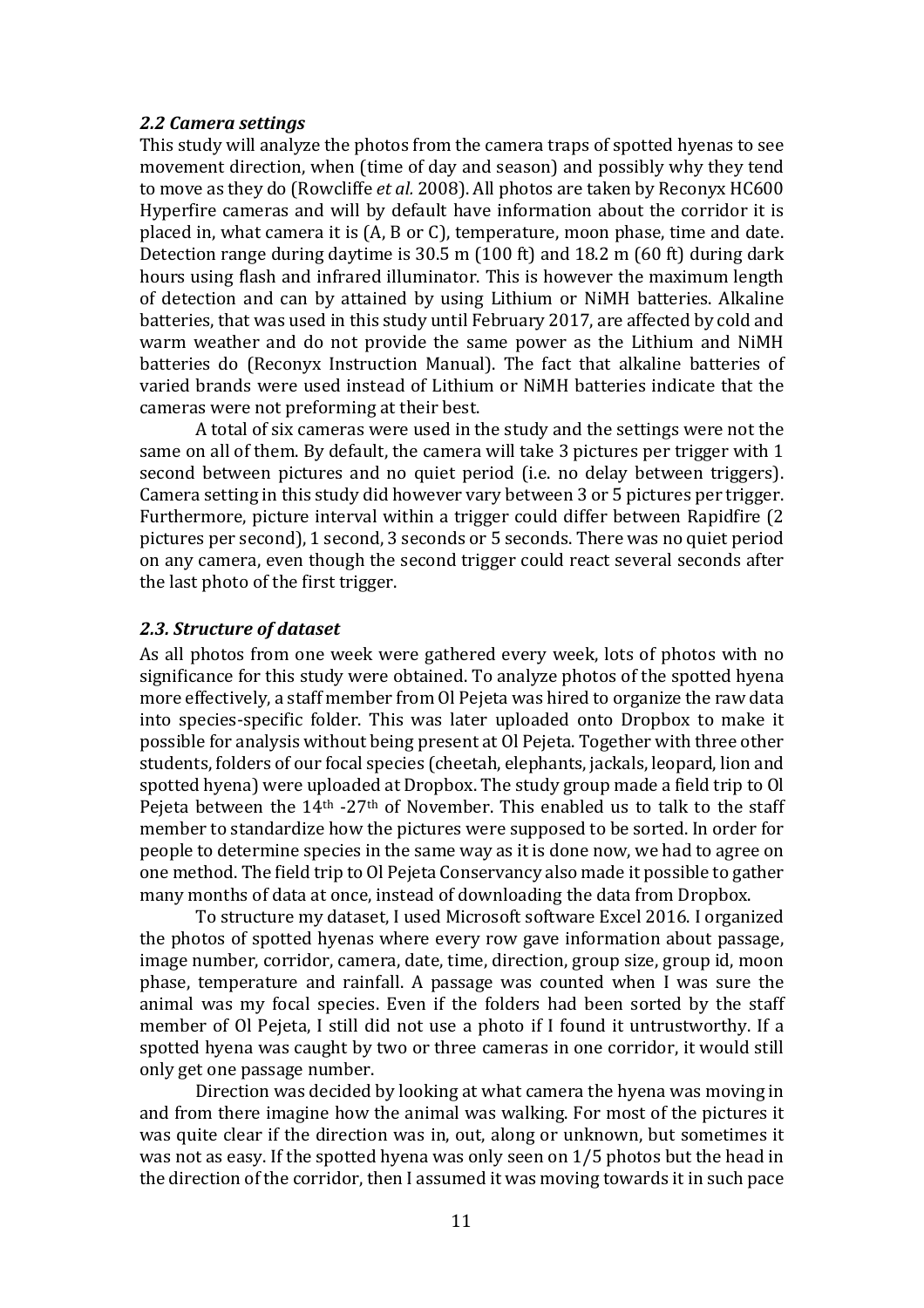that it was not captured on the remaining 4 pictures. If the animal however was caught on several photos, looking around, and then disappearing out of frame, I decided it was unknown because the direction could not be clear. Categories "in/out" was only given if I was certain the animal was outside the reserve and then going in, and vice versa. Thus, many photos were classified as "unknown" because I could not tell the direction the hyena came from, or that it came from one direction and went back the same way without passing the corridor. The same passage could be observed by two of the cameras in the same corridor, which gave pictures of the same individual from two angles. A good estimation of where the hyena was going could thereby be made. To guarantee that it was the same individual, the time and date of the photos were compared.

Hyenas were given the same group number if there were less than 5 minutes between two different individuals. It is very important that the two, or more individuals, were different spotted hyenas. If one individual had gone in a circle and then got caught on photo again, within 5 minutes, then I would not count this individual. However, seeing individuals is not an easy task, especially as spotted hyenas are mostly caught on photos during night with monochrome coloring. If I was unsure if a hyena had already been counted for, most likely would be that I gave that individual a new passage number with a group id of its own. The group size enabled me to estimate the clan size of the spotted hyenas and see how it changed during the survey.

Even though the cameras could display eight different moon phases during a month, it was noticed that the cameras did not have the same settings and could thereby show different moon phase on the same date. It was therefore safer to use the moon phase, given in percentage, from the webpage Weather Underground where Nanyuki was the city where the data was collected from. Temperature data was also taken from this webpage. Moon illumination percentage were then divided to three categorize:  $\langle 25\% \text{ moonlight} = (1); 25-75\% = (2) \text{ and } 75-100\% =$ (3). Why category (2) have a span of 50% moon light compared to the other two is because of the number of days on each lunar cycle. By dividing the cycle into three, equal amount of days during a year will be represented into each category.

Rainfall data was obtained daily from two places in Ol Pejeta: Kamok and Loirugrugu (Fig. 4). The distance to Loirugrugu from corridor 3 or corridor 2 is approximately 1.5 km whereas Kamok lays 9.3 km away from corridor 3 and 6.3 km from corridor 2.

#### *2.4 Depredation upon livestock*

Data of predator attacks upon livestock have been collected by the staff members of Ol Pejeta Conservancy. I only used data from the 12 months I had been analyzing photos from the camera traps. The three locations where hyenas had been found to depredate were two locations in Sirima and one in Moto (Fig. 4). In Sirima there are two water holes, which named the two sites as Sirima 1 and 2. Sirima is devoted to intense farming which have a surrounding fence. However, electricity are only active on some parts, causing wildlife to enter the area even though it is supposed to be predator-free (Nickson Ndiema, personal communication).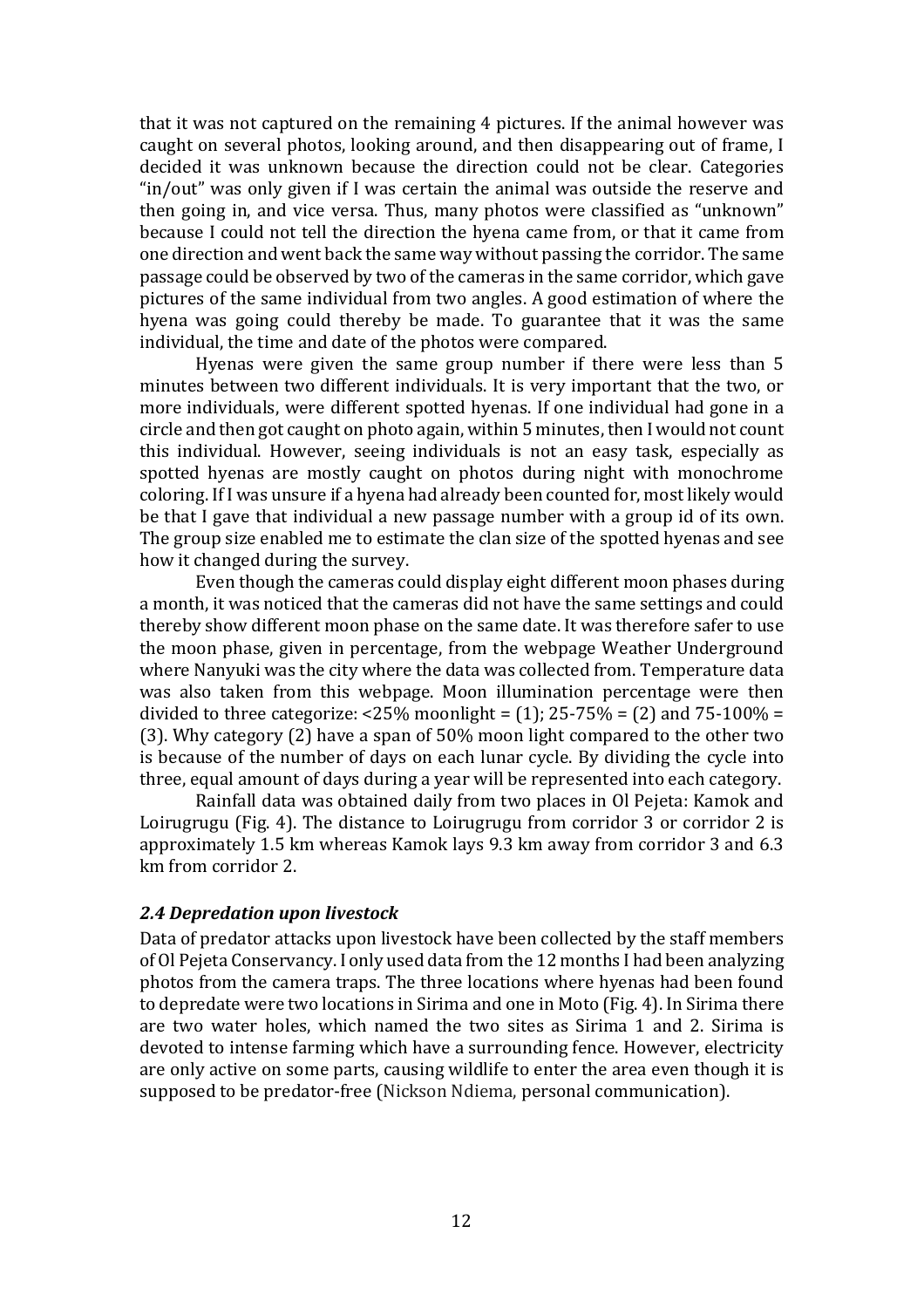

**Figure 4.** Map of Ol Pejeta Conservancy where the gray dots represent the three corridors, the rain clouds are the two locations where rain data was collected and the "X" is where predation upon livestock has been reported. Grey areas belong to Ol Pejeta but only partly have electrical fence.

#### *2. 5 Software and statistical analysis*

Maps of Kenya and Ol Pejeta are made in ArcGis 10.5. Illustrated images on the photos are made in Adobe Photoshop 2014. I structured my dataset in Microsoft Excel 2016 with dummy variables for almost all rows (except moonlight and rainfall), which was then imported into the statistical software R Studio (version 1.0.136). To answer my initial questions, I used ANOVA to see if there was a difference in activity due to moon phase, rainfall and temperature. When activity was recorded (i.e. spotted hyena caught on photo), it was of interest to see in what direction it was going. An ANOVA was thereby used as well. A post-hoc test was used to see what variables differed if an ANOVA gave significant p-value. For this study, Tukey's procedure was used as it is applicable on pairwise comparisons. Correlations between different parameters were done by using Pearson correlation coefficient, when the required assumptions had been fulfilled. A binomial test was used to see if there was a significant difference between two variables. For all statistical analysis, the level of significance was *p*≤0.05.

As there was inconsistency in how well the batteries were performing I found it useless to test which camera took most pictures. Sometimes the batteries had died before all data had been obtained, and sometimes two cameras had switched place. I therefore summarized how well a position had done instead of the actual camera. That is, position 2A is corridor 2 camera A, and even if camera A and C had switched place I still counted the pictures from 2C into 2A as it was on its position. Dates when camera batteries had died, passages were labeled as "Not available" rather than zero passages.

#### **RESULTS**

#### *3.1 Camera traps performance*

Photos from 30 May 2015 to 29 May 2016 were analyzed, with a total of 1646 passages. Out of the 1646 passages camera B only captured a spotted hyena once, in corridor 2. However, both camera A and C was frequently used in both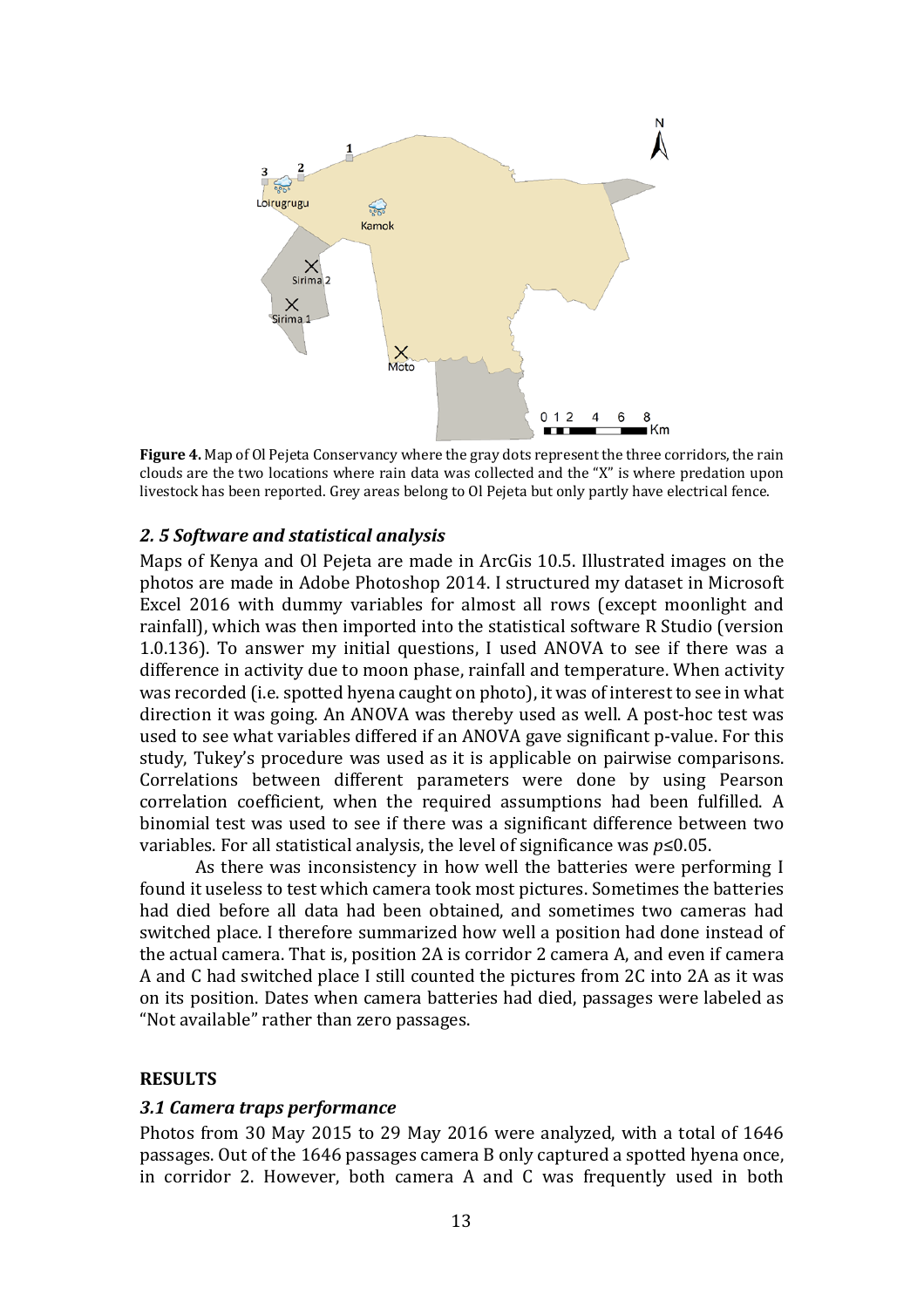corridors. Hyenas were captured 50.9% by camera A in corridor 2 and 4.4% in corridor 3, while camera C caught more photos in corridor 3 (33.2%) compared to corridor 2 (14.9%). Occasionally the same hyena was caught by two cameras in the same corridor, causing the percentage to exceed 100%. Raw data from 30 May 2015 to 27 May 2016 had most pictures on position 2A, but photos of hyenas were most frequently seen in 3C where 0.3% of the images had a registered passage. This is however an underestimation as several pictures contained the same spotted hyena but only one picture representing a passage.

Raw data of all animal species, including empty photos, usually varied from 19000-25000 pictures per month. December 2015 did however not follow this trend as it only contained about 8000 pictures. Another observation was that 7.6% of the 288 folders of raw data were completely empty, 8.3 % had batteries that died before the memory card was exchanged and 6.9% had cameras that were placed on the wrong position.

#### *3.2 Environmental factors on activity pattern*

Highest activity occurred in July 2015 with 358 passages and lowest activity was in November with only 37 passages. Mean passages per day was 5 hyenas  $(\pm 0.77)$ (standard error). Out of all registered passages, 94% occurred during dark hours 19-5 (1900-0559 h). Nighttime activity was significantly higher at moon phase 3 compared to phase 2 (binomial, 95% CI [0.44, 0.5], *p*=0.03) (Fig. 7). Number of days per phase were 116 days for phase 1, 124 days for phase 2 and 128 days for moon phase 3 with no standard error. The study started at moon phase 3 and ended with moon phase 2, causing fewer days for phase 1.

Rain did however have an effect on activity. Most evident was the effect of rainfall during the previous 30 days before the passage was registered (Pearson, df= 364, *p* <0.001, 95% CI [-0.33, -0.14]) (Fig. 5). Additionally, rainfall that had come during 7 days before had a correlation with the number of passages (Pearson, df= 364, *p* <0.001, 95% CI [-0.31, -0.12). Both tests show that there is a negative correlation between number of passages per day with rainfall of the previous 7 or 30 days. No effect was found with the amount of rain that arrived the same day as the passages occurred or during previous 90 days (*p* >0.05).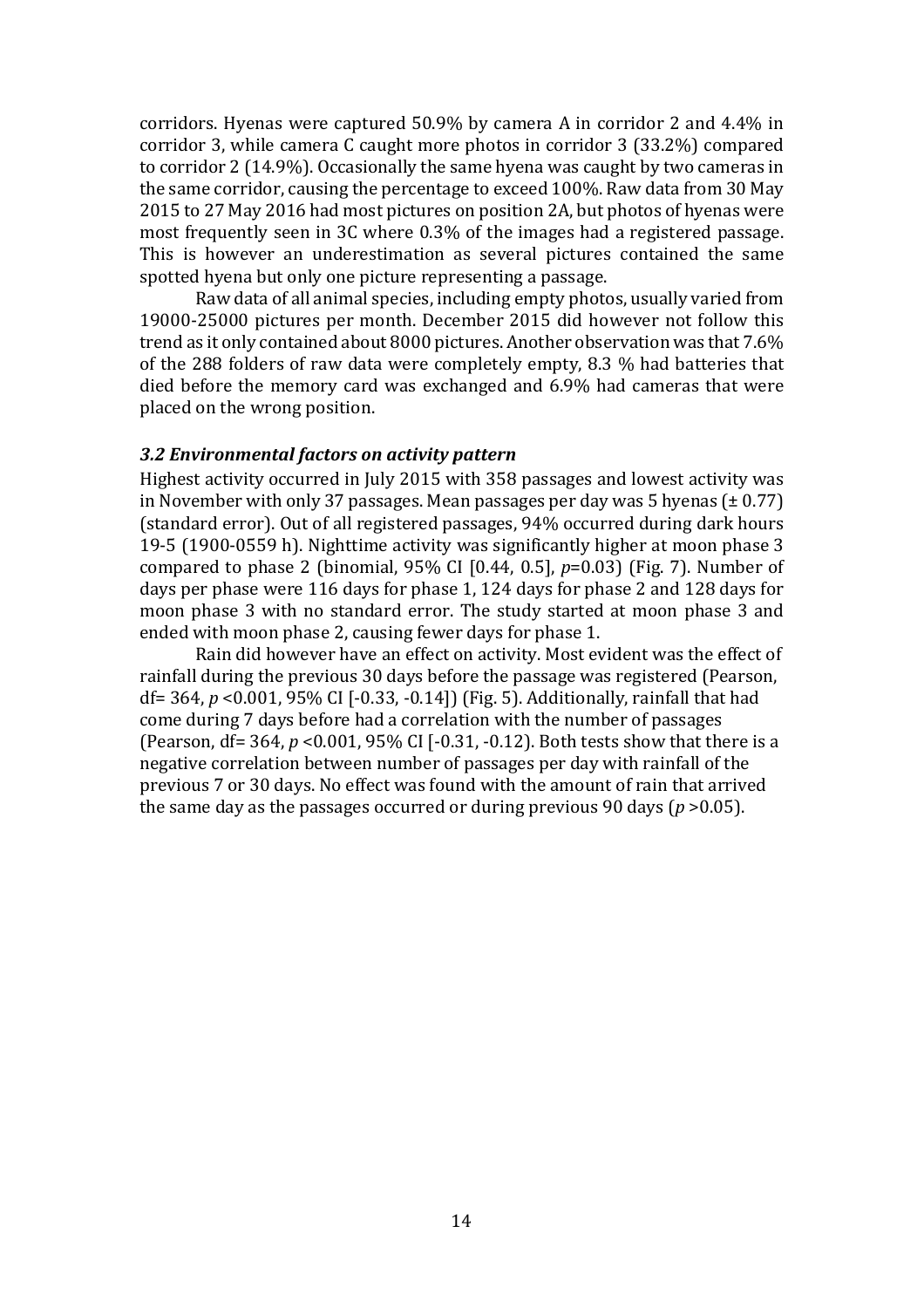

**Figure 5.** Scatter plot showing a negative correlation between rainfall (mm) of the previous 30 days with passages. Regression line shows that with every decreasing passage per day there is an increase of 40 mm of rain.

Direction was significantly different with what hour it was (ANOVA, df=3, *p*=0.039). A post-hoc analysis was conducted to see what groups differed in means. "In" and "Out" were the only groups that were significantly different (Tukey, *p*=0.0145) (Fig. 6). Hyenas walk out of the reserve at hour 19 significantly more than they walked in (Binomial, 95% CI [0,21, 0.39], *p*<0.001). The opposite occurred at 05 in the morning, when hyenas walk into the reserve significantly more than they walked out (Binomial, 95% CI [0.56, 0.79], *p*<0.001). This indicate that hyenas walk out from Ol Pejeta after sunset and returns before the sun has risen.



**Figure 6**. Barplot showing if spotted hyena is moving in or out of the reserve during what hour.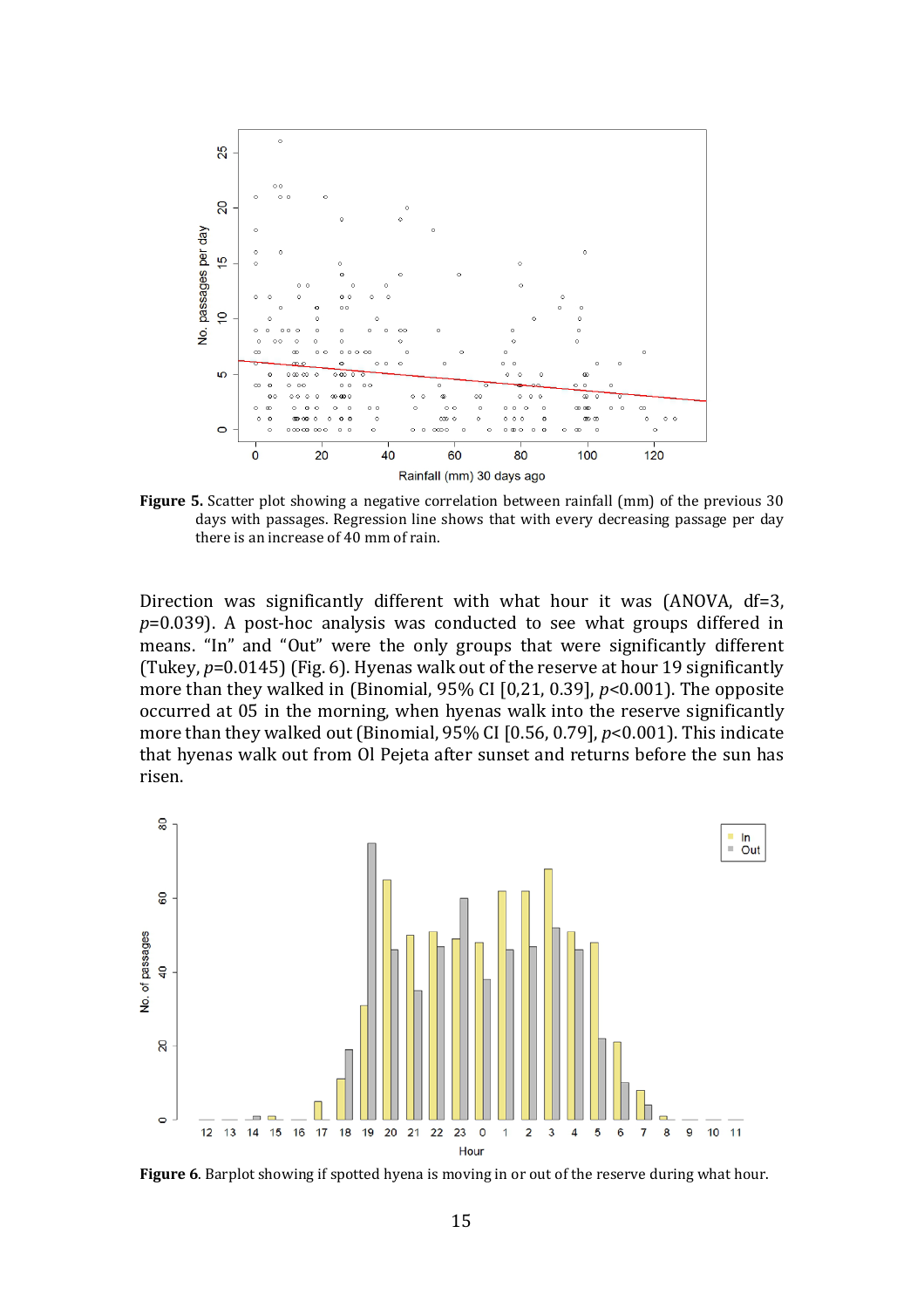Mean temperature per day did not correlate with the activity (Pearson, *p*> 0.05). Temperature that was specified on each photo (i.e. when they were active) show a peak between  $13-18$ °C ( $16$ °C ± 0.07).

#### *3.3 Group size*

Group size was extremely skewed towards groups with one induvial. Out of the 1646 passages, 64% belonged to groups with 1 individual. With 2 hyenas per group were 278 individuals, meaning that 139 (278/2) unique groups with two animals existed. Groups consisting of 1 and 2 hyenas were found during all months of the year.

Descriptive analysis of the group size in response to moon light was conducted to see if larger groups occurred during a certain moon phase (Fig. 7). Lone hyenas are distributed very similarly throughout the moon cycle, whereas larger groups are more commonly observed when moonlight is low.



**Figure 7**. Barplot showing the three moon phases where full moon (3) had significantly more activity than phase 2. Legend represent the number of individuals per group. To see the number group ID (i.e. unique groups), divide the color of the group with its respective number.

## *3.4 Predation*

Between end of May 2015 until May 2016 seven hyena attacks occurred in Ol Pejeta Conservancy. These attacks occurred five times in Sirima 1, once in Sirima 2 and once in Moto (Fig. 4). As there are only seven samples of depredation during an entire year statistical analysis could not be performed. The distance from corridor 3 to Moto is approximately 20 km. From corridor 3 to Sirima 1 and 2 is 11 km respectively 7 km. The attacks occurred irregularly between  $25<sup>th</sup>$  of June 2015 until 29th of January 2016. Adult cattle were predated upon three times, as well as young bulls, where a calf was taken once by spotted hyena. Data on when the predation occurred were only mentioned once for nighttime and twice for attacks during the day. There was no indication that environmental factors influenced these attacks as moon percentage differed from 1–75% and rainfall varied as well.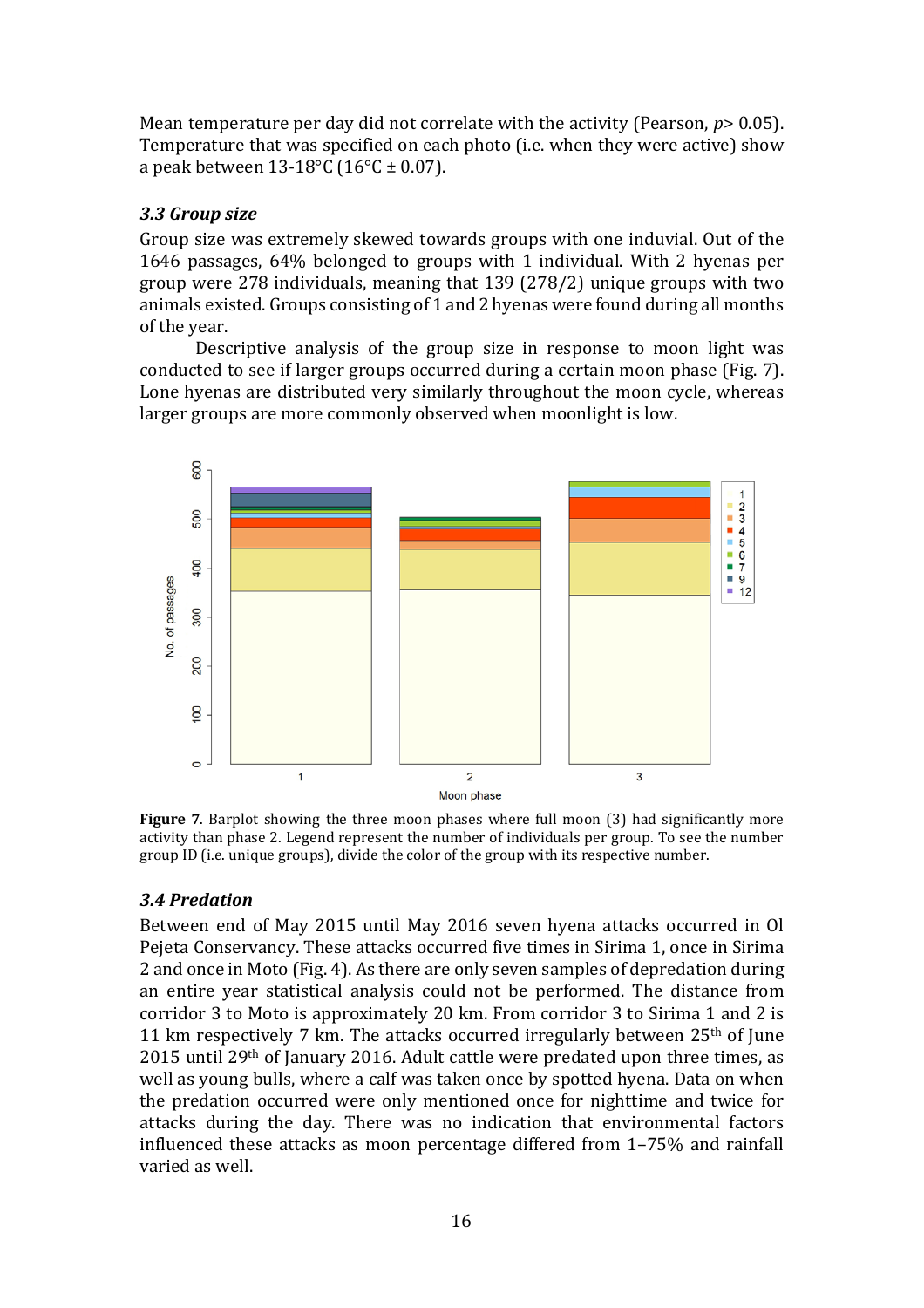When analyzing the photos, hyenas with prey in their jaws were found 16 times. These events occurred from the 26<sup>th</sup> of July 2015 to 26<sup>th</sup> of May 2016. Like the attacks upon livestock, no pattern was found here either. Hyenas were heading out and in of the reserve six times respectively, and four times the direction was unknown. Moonlight differed from 1–100% and group size normally consisted of one individual. The only pattern that was found was that it occurred during dark hours from 19 to 04. What the prey was could only be identified with certainty once and that was due to the pattern of the zebra leg.

#### **DISCUSSION**

#### *4.1 Activity throughout the year*

The activity was highest during July 2015 with 358 passages, which was an apparent peak compared to June and August that had the second highest activity with 222 respectively 198 passages. Lowest activity occurred in November and December with 37 and 43 passages. December probably represents an underestimation of activity as the camera traps failed in performance with less than half of the pictures the other months usually obtained. Without comparable data from previous years it is hard to estimate if the trends shown by hyenas are common or due to external factors. Corridor 2 is more frequently used with 1077 passages during the year compared to corridor 3 with 619 passages. As the Masai tribe moved next to corridor 3 in 2015, just before the data collection began, the lower activity could be a result of human avoidance (Kolowski *et al.* 2008).

The spotted hyenas in Ol Pejeta showed a significant difference in what time of the day they walked in or out of the reserve. Walking out of the reserve was more common at hour 19 in the evening whilst walking into Ol Pejeta occurred at hour 5 (Fig. 6). This might be an adaptation to avoid human disturbance, as there is a road outside the reserve with occasional activity during the day. This allows hyenas to explore the outside area when human activity is low and return before the sun is up. Another explanation could be avoidance of interspecific competition. Observations were made six times with hyenas taking its prey out from the reserve. Four out of the five hyenas were loners, which would have made them very vulnerable to kleptoparasitism by territorial lions inside Ol Pejeta (Trinkel & Kastberger 2005, Valeix *et al* 2012). However, observations of hyenas taking its prey into the reserve were made six times as well which can indicate better foraging conditions outside than inside. In either case, the sample size of hyenas with observed prey is too low to draw conclusions of why hyenas travel in and out from the reserve.

#### *4.2 Environmental factors influence on activity*

Significant negative correlation of rainfall with activity indicate that spotted hyenas are influenced by environmental factors (Fig. 5). Additionally, bright nights with lots of moonlight showed to have a significant higher activity than for moon phase 2 (Fig. 7). However, this correlation could not be found with temperature. The latter is not surprising as Ol Pejeta Conservancy lays on the equator with similar temperature throughout the year. Why rain that had come 7 or 30 days before had a negative correlation with activity can only be speculated about. One possible explanation is that grass will be scarce when there is low precipitation, which makes herbivores go to other places to graze. The grass will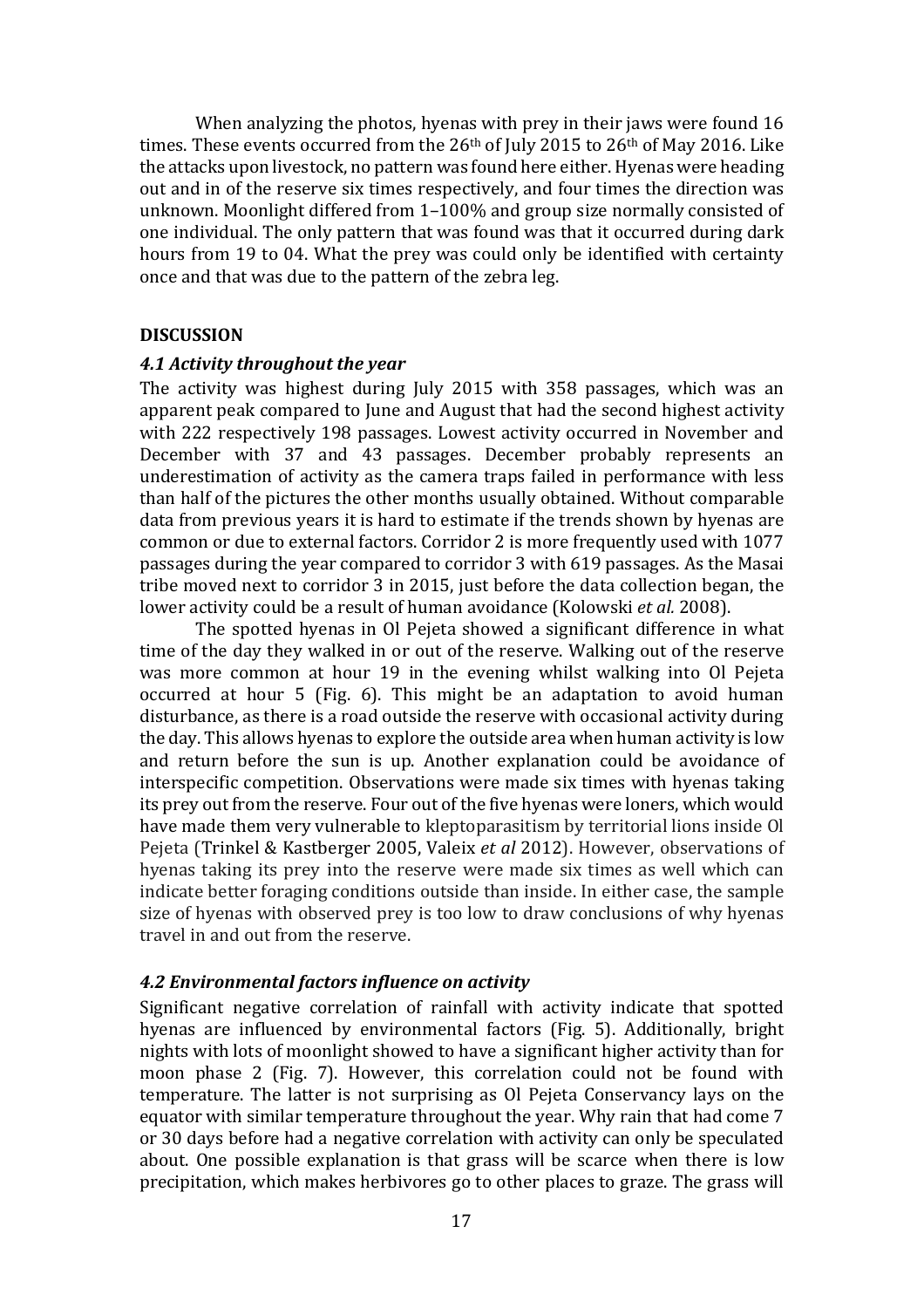be green just a couple of days after the rain has arrive, causing a decreased camouflage for the hyenas. However, research on how the grass affect hunting success of hyenas has not been made and it is possible that the height or color of the grass does not inflict the hunting success to a great extend. Hyenas are pursuit predators and are not as dependent on a good camouflage as ambush predators are. As rain data was collected close to the corridors it is safe to assume that prey in the area moved further away from the corridors when rainfall was low. The increasing activity of spotted hyenas when rainfall was low could be an effect of an increasing foraging effort. As the majority of the data consisted of solitary hyenas, days with many passages consisted of many solitary individuals. This would go well with the findings that Holekamp *et al.* (2012) found in their review, that with lower clan size home ranges will be larger. Clan size is depending on prey availability, so even if it seems farfetched, the lack of rain could be the reason for smaller clan size which leads to bigger home ranges. As spotted hyenas can travel up to 80 km to forage (Kruuk 1966), it is not unlikely that hyenas from anywhere in Ol Pejeta were caught on photos when foraging. When rain is abundant, it attracts herbivores with fresh grass close to the corridors and the search effort decreases. This is an explanation based on the assumption that the clans' den site is inside the reserve, which means that they do not have to cross the corridors to forage.

Moon phase 3 had a significantly higher activity than for moon phase 2 (Fig. 7). Cozzi *et al*. (2012) did not find any correlation between the nocturnal activity of hyenas and moonlight, which makes the results in this study interesting, as it has not been observed before. However, only the study of Cozzi *et al.* (2012) has been investigating the impact of moonlight on hyenas. The impact of moonlight on activity may differ between countries or clans and research on the subject should therefore be made to draw conclusions of the result in this study. It is important to highlight that the higher activity in moon phase 3 only says that the hyenas are moving across the boarder more than for moon phase 2, and the reason for this is unknown. To find that answer requires a study where all species that cross the wildlife corridors are observe. To assume that either prey or predator will get an advantage during full moon is to simplify reality. Species use different primary sensory system (e.g. sight, olfaction) and will thereby get affected by moonlight differently rather than being a prey or a predator (Prugh & Golden 2014).

#### *4.3 Assumptions of clan size*

Earlier studies have been identifying clans where the observers looked at the unique spots of hyena's fur (Holekamp 1997, Smith *et al.* 2008), a method this study was not able to imitate. Even though the clan size(s) in Ol Pejeta could not be observed, trends in the fission-fusion society could be revealed by the group sizes (Smith *et al.* 2008). It is hard to draw any conclusions in the changing pattern of clan size by looking at group size per month as the sample size for groups with three hyenas or more were few. The absence of larger groups could be a coincidence rather than the truth, as the camera batteries were not fully charged. When one hyena was spotted, there could have been more individuals at the site but gone missing by the cameras. Either way, groups with three or more individuals were not observed every month of the year which still indicate that there is some change in the composition of the clans.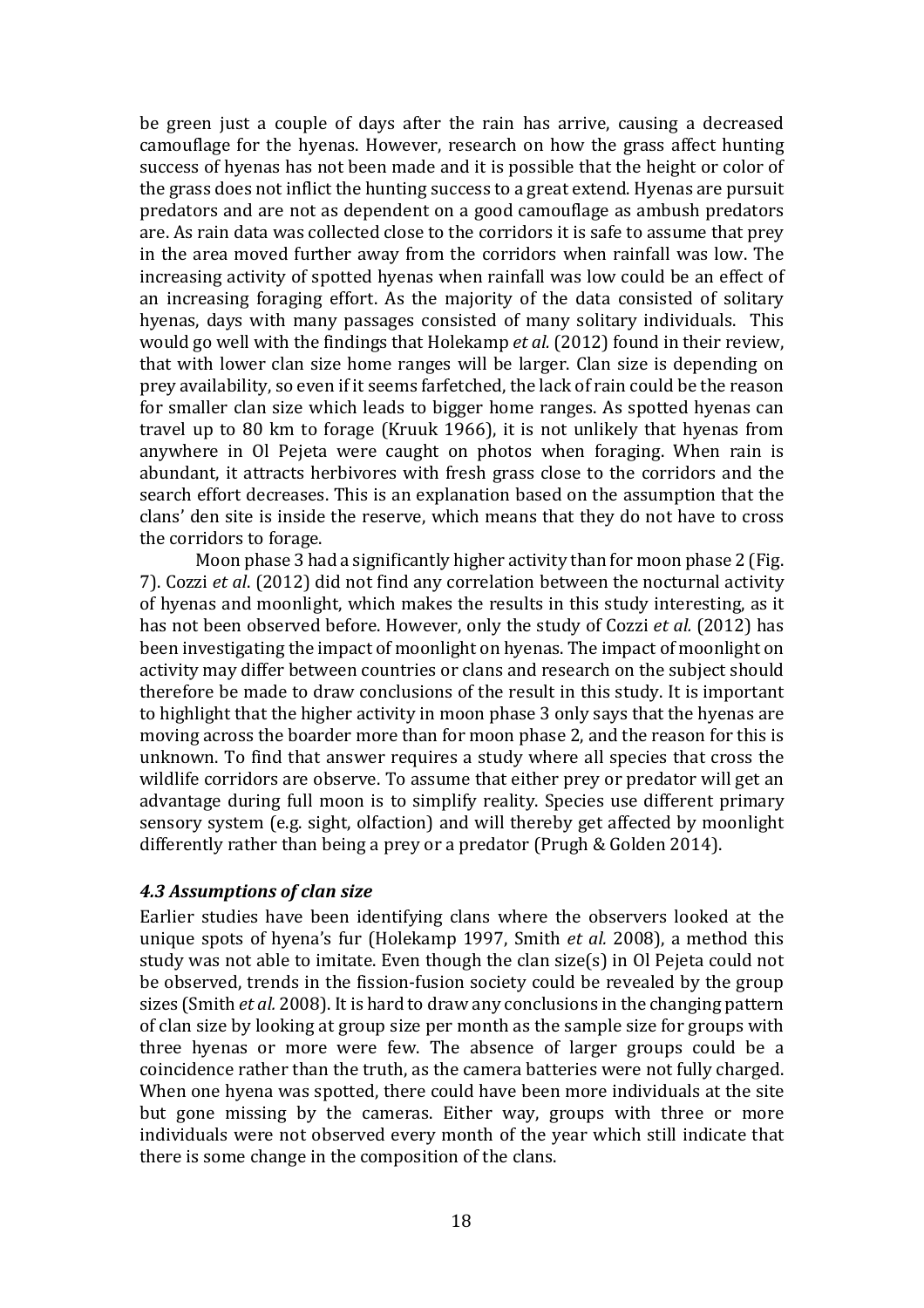Groups with one or two hyenas shows an even distribution throughout the lunar cycle (Fig. 7). When looking at the groups with more than two individuals it becomes more difficult to see a pattern among the three phases. As the sample size becomes smaller, credibility in the results weakens. As the dataset of the group size were very much skewed towards one individual per group, statistical analysis was difficult to conduct without getting biased results. As the samples of the larger groups are so few it easily causes confusion when looking at the results from the rainfall. I previously speculated that the negative correlation of rainfall with number of passages per day could be an effect of an increasing foraging effort. With this in mind, it might seem contradicting as a group of 12 hyenas must be categorized as a day with at least 12 passages, and thereby rainfall should be low, which causes smaller groups. However, the plot in figure 5 only shows a correlation. When looking at the actual rainfall 30 days before the group of 12 hyenas were observed was 80 mm, which is a lot of rain of this area. More data on larger groups is therefore necessary to say if the group size is affected by rainfall or by the moon phase. More data is also required to say if the differences in group size can be an index of the clan size.

#### *4.4 Predation*

In total seven attacks on cattle occurred during this one-year study. Most incidents occurred in Sirima area, which focus on intense cattle use. Sirima is supposedly predator free and is not part of the wildlife area tourist normally visit. However, the area has suffered from attacks of other predators than spotted hyenas, which evidently shows that predators do exist there despite Sirimas predator-free reputation. The area is not completely protected by the electrical fence, and animals that walk out from Ol Pejeta by the wildlife corridors seem to find ways to enter Sirima. It might be so that attacks upon livestock will increase when prey density is low but such correlation was not found in this study. However, hyenas are not the main cause of predation in Ol Pejeta. Lions and leopards cause a much higher degree of depredation upon livestock, especially if looking at the damage per predator, as leopards are much fewer than hyenas in Ol Pejeta. Nevertheless, the loss of livestock is always a sad reality for farmers and the concentrated attacks in Sirima indicate implementations for higher safety needs to be prioritized. For instance, there can be more herders watching the livestock or deterrent devices that use light or sound.

The photos from the camera traps also revealed hyenas with their prey. As most of the photos contained small pieces of bones, identification of prey species was impossible, especially as many of the photos were blurry. The only prey that was identified with certainty was a zebra, due to the decent quality of the photo and the distinguished pattern of the zebra leg. The study of Hayward (2006) showed that zebra was one of the few prey species hyenas actively avoid which might explain that the kill was stolen from another predator. However, zebras do not wander completely safe from hyenas. The diet of spotted hyenas depends on availability, so if zebras graze in large numbers, hyenas will likely try to prey on a foal or a sick individual(Di Silvestre *et al.* 2000, Holekamp *et al.* 1997). The general pattern where hyenas with prey was spotted was very low, only 1%, which indicate that they do not usually take their prey across the border.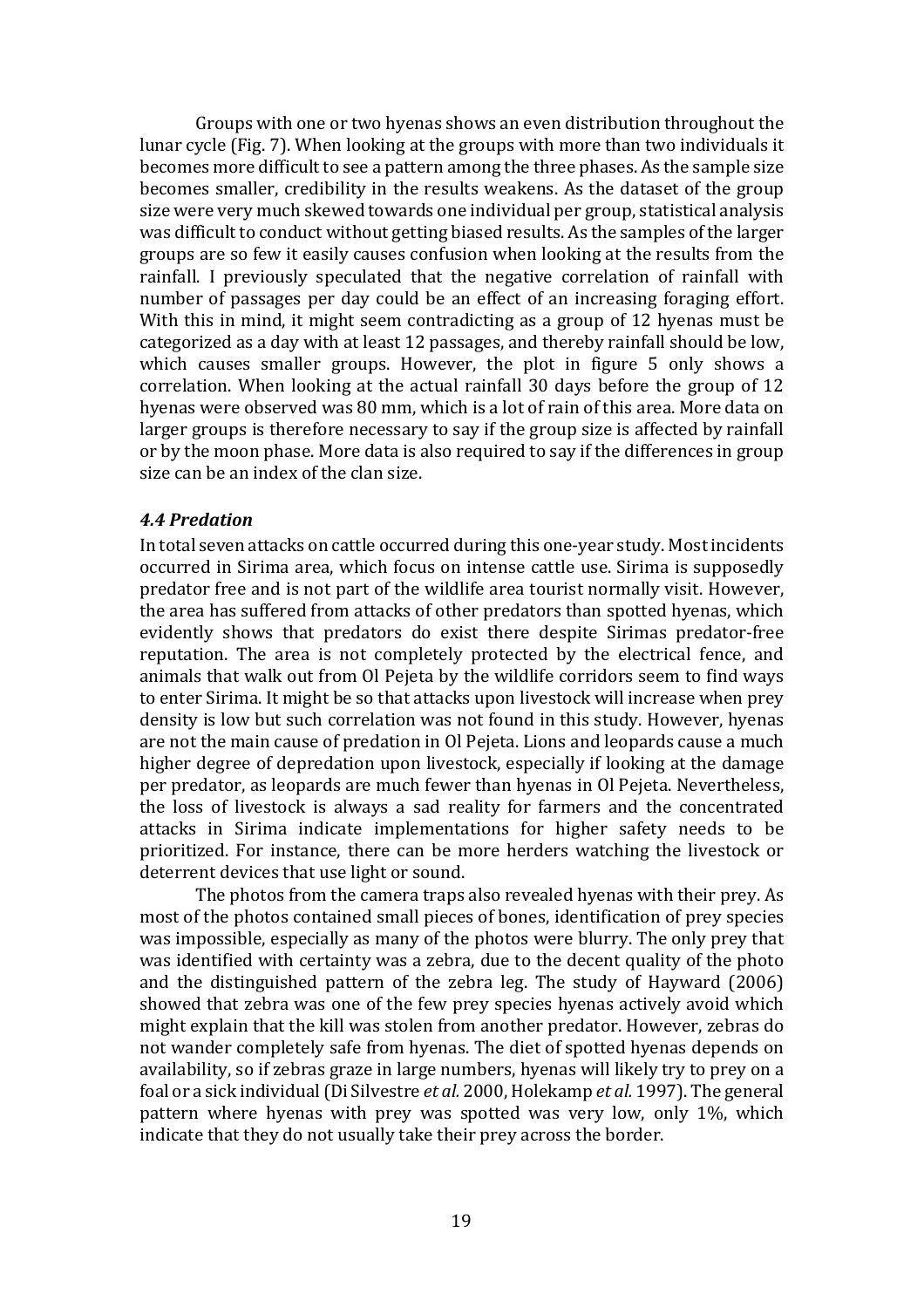#### *4.5 Performance of the camera traps*

Unfortunately, there was an inconsistency throughout the survey in how the camera traps were maintained. Irregular exchange of batteries and memory card resulted in a total of 7.6% complete loss of pictures whereas 8.3% had folders with pictures, but not throughout the week, which indicate that the batteries had died. This is indeed unfortunate as it results in loss of valuable data. The quiet period of the camera traps where supposed to be zero and thereby taking pictures right after a trigger was done. However, the second trigger could be delayed by many seconds even though many animals where in front of the camera the whole time. This was probably due to low battery levels, as they were not fully charged when I visited the study site and was told that it did not affect the camera performance. Another downside was the use of various brands of batteries instead of the optimized Lithium or NiMH batteries. It is important to stress the significance of using good equipment to interpret the results correctly. How well the cameras are performing during nighttime is also much dependent on the recommended batteries (Reconyx Instruction Manual).

The different camera traps at the corridors had fixed position but still mix ups were made. The cameras could be mounted upside down or in the more common scenario, in 6.9% of all the folders, camera position had been mixed up. To be able to evaluate the position of the cameras, in order to improve the placement for example, it is important that the cameras are standardized. As this was not the case, not much can be said about the positioning of the camera traps and if they should be moved to improve capture rate.

Even if data was collected during an entire year only one hyena picture was found in camera B, corridor 2. This is very noteworthy as other animals were caught on that camera, as well as on camera B in corridor 3 where no hyena had been caught on photo. I believe the differences in activity per camera can be explained by several factors. First, hyenas that were caught on pictures usually took the same path, which could be out of reach from a particular camera. If this is a common pattern for the large predator remains unclear as I was unable to find literature on the subject. But if hyenas use the same pathway in and out from the conservancy, then the absence of them in camera 2B and 3B could be an effect of the other utilized routes. Secondly, as camera B in corridor 3 is not at the complete end of the wooden pillars, animals can walk along the high fence and not be caught by the camera. Finally, both cameras that were facing the corridors (i.e. 2B and 3A) caught animals that were in a more exposed area than the animals that crossed the corridors at the edges. Thus, animals at camera 2B and 3A were usually not as close to the camera as in 2A, 2C, 3C, and the flash had to work successfully in order to see what species that were caught on photo. As already discussed, the performance of the batteries was not the best which probably has led to many species passing unnoticed.

#### **CONCLUSION**

The aim of this study was get more knowledge about the activity pattern of spotted hyenas as the species is heavily disliked and suffers from persecution. With more knowledge of its behavior, increased awareness of especially farmers can result in higher tolerance towards hyenas. My questions for this study answered as follows: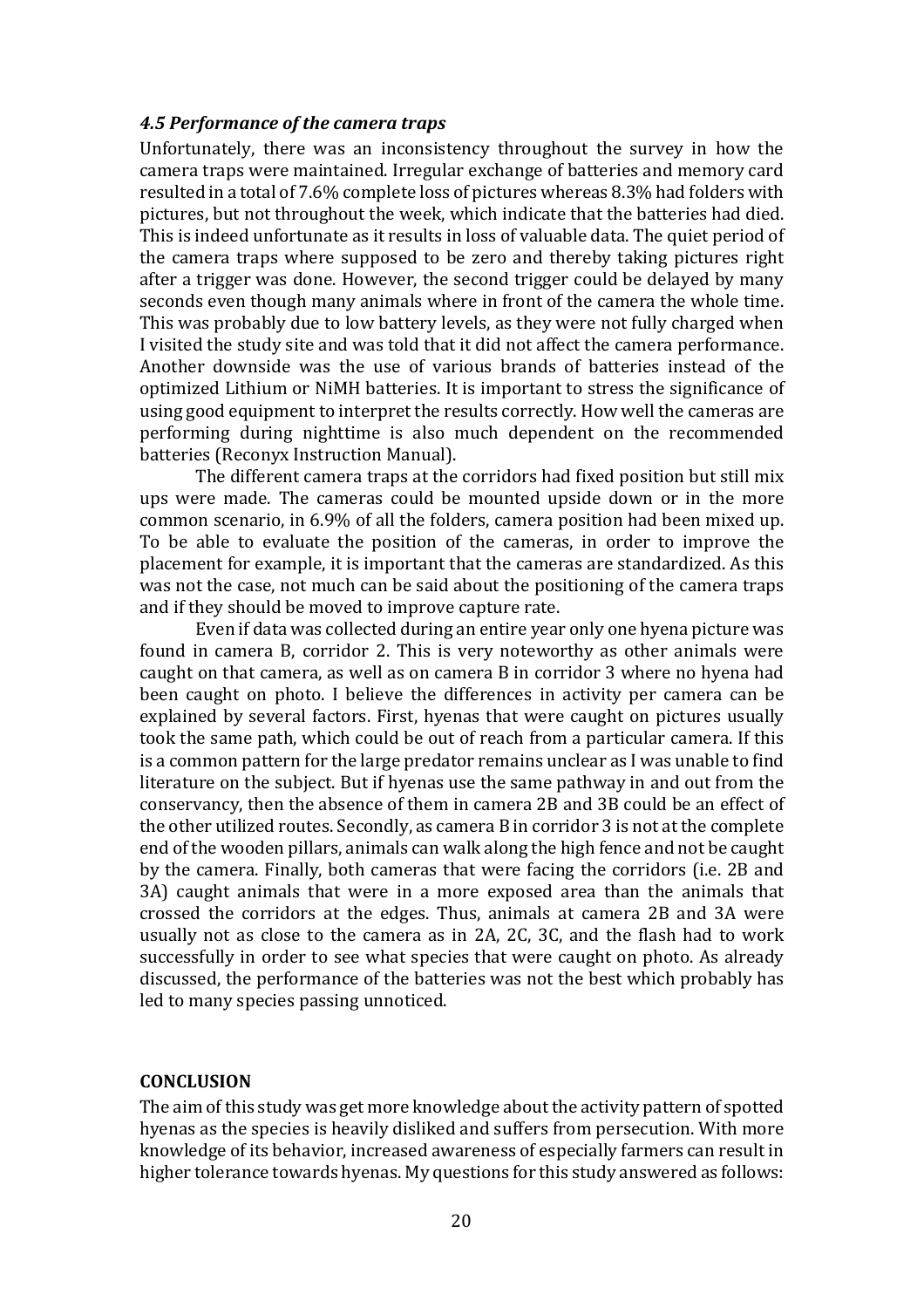- (i) Both environmental factors influenced activity as rainfall had a significant negative correlation with activity, whilst moon phase 3 caused a significant higher activity than for moon phase 2.
- (ii) The direction at the corridor is influenced by what hour it is. Hyenas at Ol Pejeta move out of the reserve significantly more than in (hour 19) and move into the reserve significantly more than out (hour 5).
- (iii) Neither rainfall nor moon phase showed to influence the clan size. Statistical analysis could not be performed due to few samples of larger groups of hyenas.
- (iv) Hyena activity did not influence depredation upon livestock within Ol Pejeta. Statistical analysis could not be performed due to few attacks by hyenas.

It is important to considerate that the high density of wildlife inside and around Ol Pejeta causes hyenas to forage on their natural prey. For many farmers around Kenya, high density of prey species may not exist which causes their livestock to be very vulnerable to predation. This emphasize the importance of protected areas, as they are not only important for endangered species, but as well for the ongoing human-wildlife conflict. As protected areas can sustain high densities of wild prey, predators will be more attracted to these areas than livestock near humans. This study has shed light upon some of the variables that influence the activity pattern of the spotted hyena within Ol Pejeta. A continuous research of the activity pattern is important as it could hopefully be useful in mitigating the human-wildlife conflict.

#### **ACKNOWLEDGEMENTS**

I would like to thank my supervisor Jens Jung for making this study possible and Ol Pejeta for allowing me and my fellow students Emelie Grabbe, Anna Haglund and Nike Nylander, to work in the area. I would like to thank the Swedish International Development Cooperation Agency (SIDA) for providing me with their grant "Minor Field Study" that enabled me to conduct this study. Finally, I would like to thank everyone who has been helping with this report, especially my brother Christoffer Cambronero.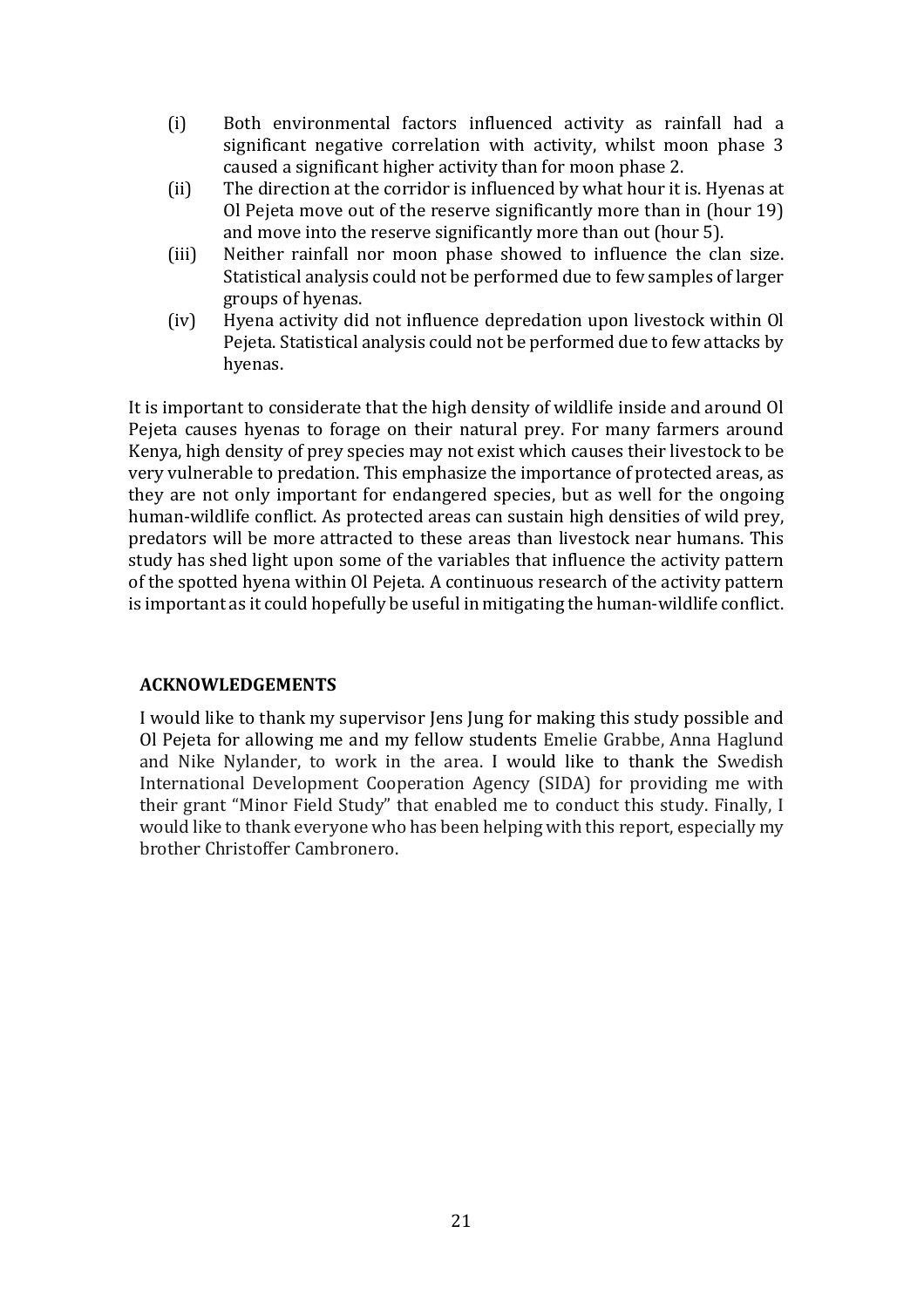#### **LITERATURE**

Avgar, T., Street, G., Fryxell, J.M. (2014). On the adaptive benefits of mammal migration. *Canadian Journal of Zoology*, vol. 92, pp. 481-490

Bohm, T., Höner, O.R. (2015). *Crocuta crocuta*. The IUCN Red List of Threatened Species 2015: e.T5674A45194782. Available at: http://dx.doi.org/10.2305/IUCN.UK.2015-2.RLTS.T5674A45194782.en, Accessed 2016-11-03

Cain ML. William DB, Sally DH. (2011). Ecology. 2nd ed. Sinauer Associates Inc

Conover MR. (2001). Philosophy. In: Conover MR (ed). Resolving Human-Wildlife Conflicts: The Science of Wildlife Damage Management, pp: 1-16. Lewis Publishers.

Cooper S.M. (1991). Optimal hunting group size: the need for lions to defend their kills against loss to spotted hyaenas. *African Journal of Ecology.* Vol. 29, pp 130-136

Cozzi G., Broekhuis F., McNutt J.W., Turnbull L.A., Macdonald D.V., Schmid B. (2012). Fear of the dark or dinner by moonlight? Reduced temporal partitioning among Africa'slarge carnivores. *Ecology,* vol. 93, pp. 2590-2599

DeVault T. L, Rhodes Jr. O. E., Shivik J.A. (2003). Scavenging by vertebrates: behavioral, ecological, and evolutionary perspectives on an important energy transfer pathway in terrestrial ecosystems. *Oikos*, vol. 102, pp. 225-234

Di Silvestre I., Novelli O., Bogliani G. (2000). Feeding habits of the spotted hyaena in the Niokolo Koba National Park, Senegal. *East African Wild Life Society*, vol. 38, pp. 102-107

Dickman A.J. (2010). Complexities of conflict: the importance of considering social factors for effectively resolving human–wildlife conflict. *Animal Conservation,* vol. 13, pp. 458-466

Doney SC, Fabry VJ, Feely RA, Kleypas JA. 2009. Ocean Acidification: The Other CO2 Problem. *Annual Review of Marine Science,* vol. 1, pp. 169-192

East M.L., Hofer H., Wickler W. 1993. The Erect 'Penis' Is a Flag of Submission in a Female-Dominated Society: Greetings in Serengeti Spotted Hyenas. *Behavioral Ecology and Sociobiology*, vol. 33, pp. 355-370

Elevationmap. WWW-link: http://elevationmap.net/unnamed-roadkenya?latlngs=(0.015449523738561313,36.86840057373047). Accessed 2017- 04-11

Fahrig L. (2003). Effects of Habitat Fragmentation on Biodiversity. *Annual Review of Ecology, Evolution, and Systematics*, vol. 34, pp. 487-515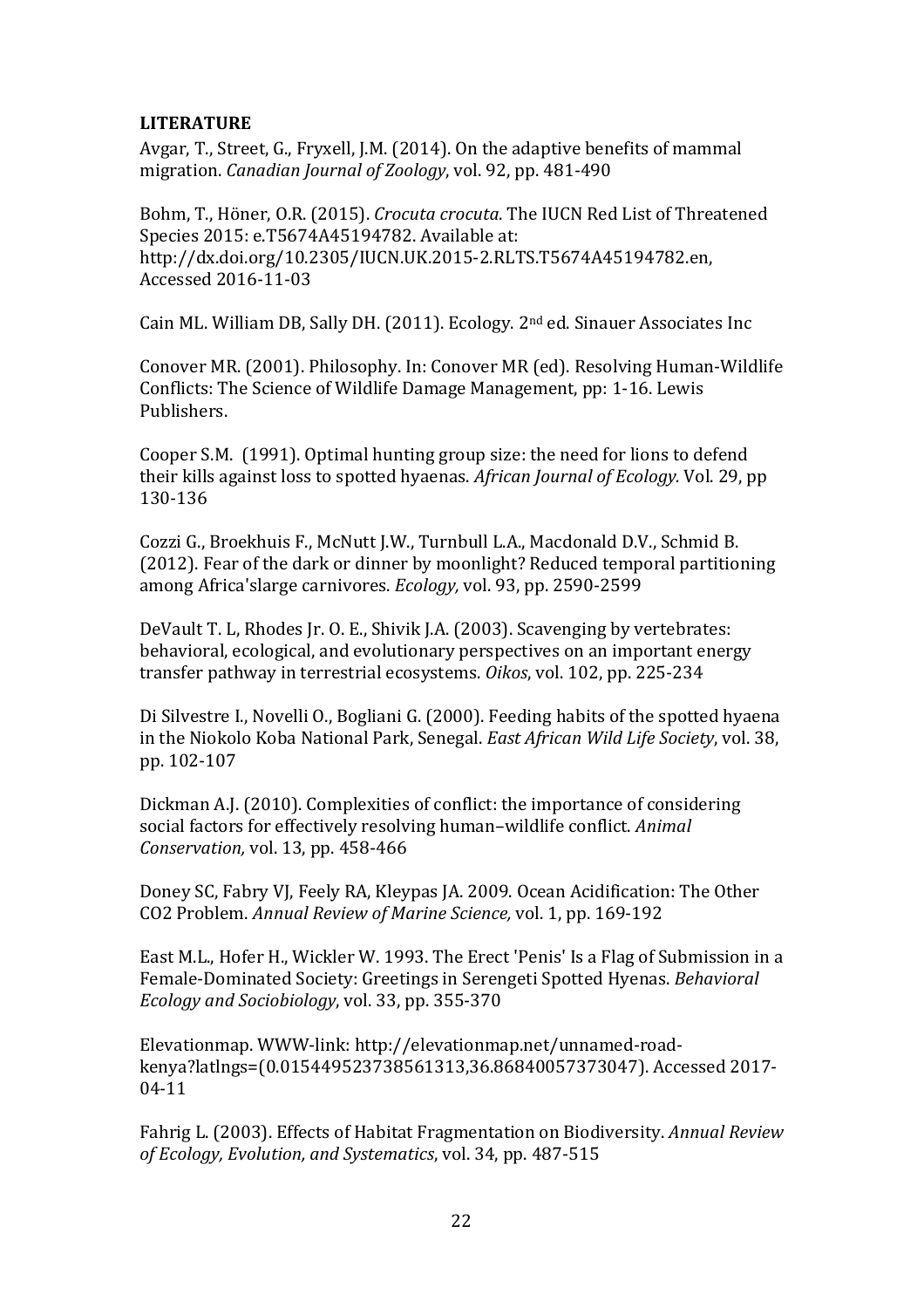Fortin D., Beyer H.L., Boyce M.S., Smith D.W., Duchesne T. Mao J.S. (2005). Wolves Influence Elk Movements: Behavior Shapes a Trophic Cascade in Yellowstone National Park. *Ecology*, vol. 86, pp. 1320-1330

Frank L.G. (1986). Social organization of the spotted hyaena *Crocuta crocuta.*II. Dominance and reproduction*. Animal Behaviour*, vol. 34, pp. 1510–1527

Girmay M, Gadisa T, Yirga G. (2015). Livestock loss by the spotted hyena (*Crocuta crocuta*) in and around a waste dumping site in Northern Ethiopia. *International Journal of Biodiversity and Conservation,* vol. 7, pp. 50-53

Graham MD, Adams WM, Kahiro GN. (2012). Mobile phone communication in effective human–elephant conflict management in Laikipia County, Kenya. *Oryx*, vol. 46, pp. 137-144

Hayward M.W., (2006). Prey preferences of the spotted hyaena (Crocuta crocuta) and degree of dietary overlap with the lion (Panthera leo). *Journal of Zoology,* vol. 270, pp. 606–614

Holden ST, Otsuka K. (2014). The roles of land tenure reforms and land markets in the context of population growth and land use intensification in Africa. *Food Policy,* vol. 48, pp. 88-97

Holekamp K.E., Ogutu J.O., Dublin H.T., Frank L.G. Smale L. (1993). Fission of a Spotted Hyena Clan: Consequences of Prolonged Female Absenteeism and Causes of Female Emigration. *Ethology*, vol. 93, pp. 285-299

Holekamp K.E., Smale L., Berg R., Cooper S.M. (1997). Hunting rates and hunting success in the spotted hyena (*Crocuta crocuta*). *Journal of Zoology*, vol. 242, pp. 1- 15

Holekamp K.E., Smith J.E., Strelioff C.C., Van Horn R.C., Watts H.E. (2012). Society, demography and genetic structure in the spotted hyena. *Molecular Ecology*, vol. 21, pp. 613–632

Jodi H, Zander L.W., Maya M.A. (2006). *Corridor Ecology: The Science and Practice of Linking Landscapes for Biodiversity Conservation*. Island Press

Johannesen A.B. (2005). Protected areas, wildlife conservation, and local welfare. *Ecological economics*, vol. 62, pp. 126–135

Kesch M.K., Bauer D.T., Loveridge A.J. (2015). Break on Through to the Other Side: The Effectiveness of Game Fencing to Mitigate Human - Wildlife Conflict. *BioOne,* vol. 45, pp. 76-87

Kissui B.M. (2008). Livestock predation by lions, leopards, spotted hyenas, and their vulnerability to retaliatory killing in the Maasai steppe, Tanzania. *Animal conservation*, vol. 11, pp. 422-432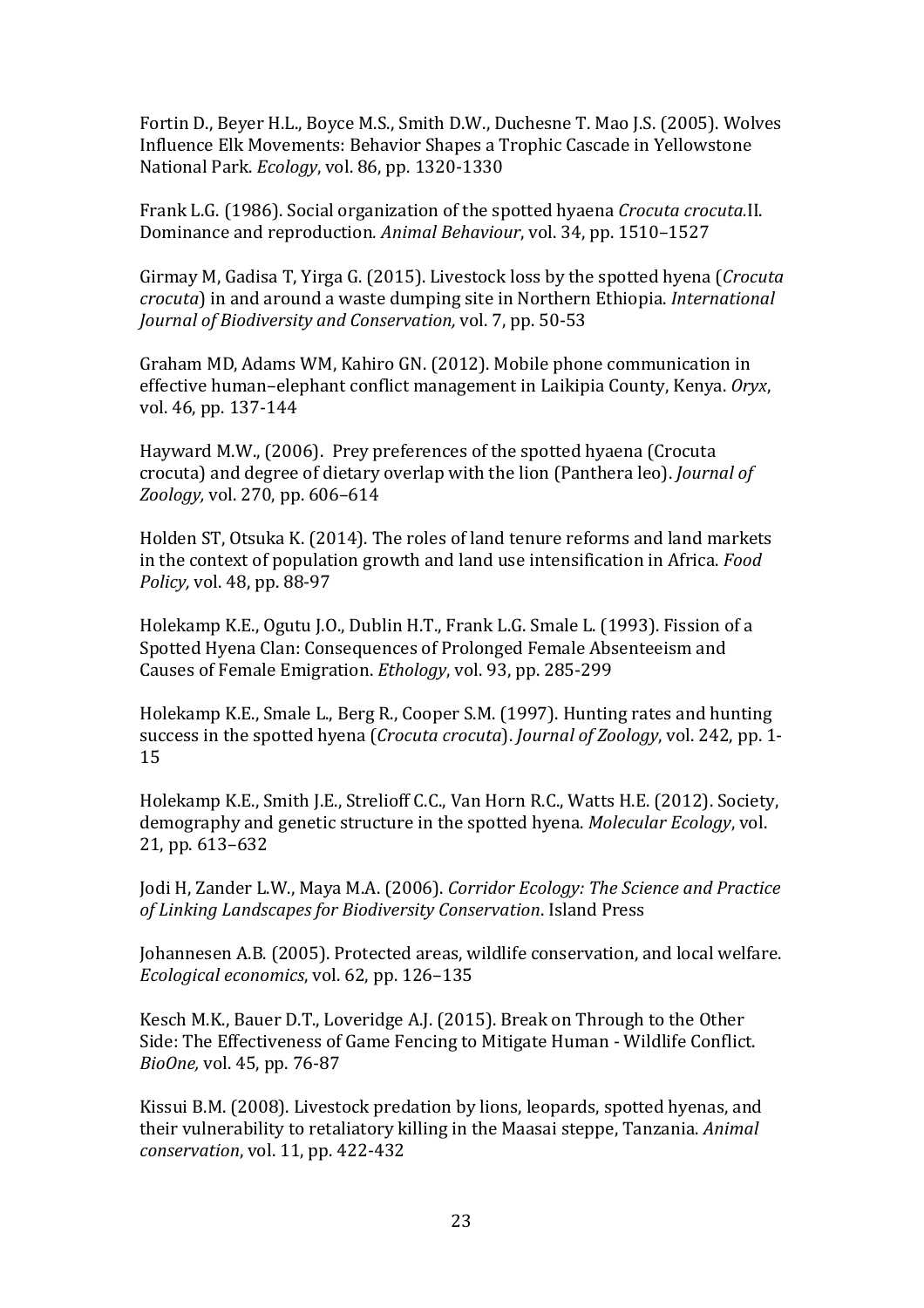Kolowski J.M., Katan D., Theis K.R., Holekamp K.E. (2007). Daily Patterns of Activity in the Spotted Hyena. *Journal of Mammalogy*, vol. 88, pp. 1017-1028

Kolowski JM, Holekamp KE. (2006). Spatial, temporal, and physical characteristics of livestock depredations by large carnivores along a Kenyan reserve border. *Biological* Conservation, vol. 128, pp. 529–541

Kruuk H. (1966). Clan-system and Feeding Habits of Spotted Hyaenas (*Crocuta crocuta* Erxleben). *Nature*, vol. 209, pp. 1257-1258

Kruuk H. (1972). The Spotted Hyena, A Study of Predation and Social Behavior. *Journal of Mammalogy*, vol. 54, pp. 553-554

Lindsey P.A, Havemann C.P., Lines R., Palazy L., Price A.E, Retief T.A, Rhebergen T., Van der Waal C. (2013). Determinants of Persistence and Tolerance of Carnivores on Namibian Ranches: Implications for Conservation on Southern African Private Lands. *Plos One*, vol. 8, pp. e52458

Mittermeier RA, Myers N, Thomsen JB, Da Fonseca JAB, Olivieri S. (1998). Biodiversity Hotspots and Major Tropical Wilderness Areas: Approaches to Setting Conservation Priorities. *Conservation Biology*, vol. 12, pp. 516–520

Newmark WD, Leonard NL, Sariko HI, Gamassa DM. (1993). Conservation attitudes of local people living adjacent to five protected areas in Tanzania. *Biological Conservation* (63): 177-183

Parmesan C, Yohe G. (2003). A globally coherent fingerprint of climate change impacts across natural systems. *Nature*, vol. 421, pp. 37-42

Patterson B.D., Kasiki S.M., Selempo E., Kays R.W. (2004). Livestock predation by lions (*Panthera leo*) and other carnivores on ranches neighboring Tsavo National Parks, Kenya. *Biological Conservation,* vol. 119, pp. 507-516

Pellis A., Lamers M., Van der Duim R. (2015). Conservation tourism and landscape governance in Kenya: the interdependency of three conservation NGOs. *Journal of Ecotourism*, vol. 14, pp. 130–144

Plumptre AJ, Fuller RA, Rwetsiba A, Wanyama F, Kujirakwinja D, Driciru M, Nangendo G, Watson JEM, Possingham HP. (2014). Efficiently targeting resources to deter illegal activities in protected areas. *Journal of Applied Ecology*, vol. 51, pp. 714–725

Prugh L.R., Golden C.D. (2014). Does moonlight increase predation risk? Metaanalysis reveals divergent responses of nocturnal mammals to lunar cycles. *Journal of Animal Ecology,* vol. 83, pp. 504-514

Reconyx instruction manual. (2003) WWW-link: http://images.reconyx.com/file/HyperFireManual.pdf. Accessed 2017-04-11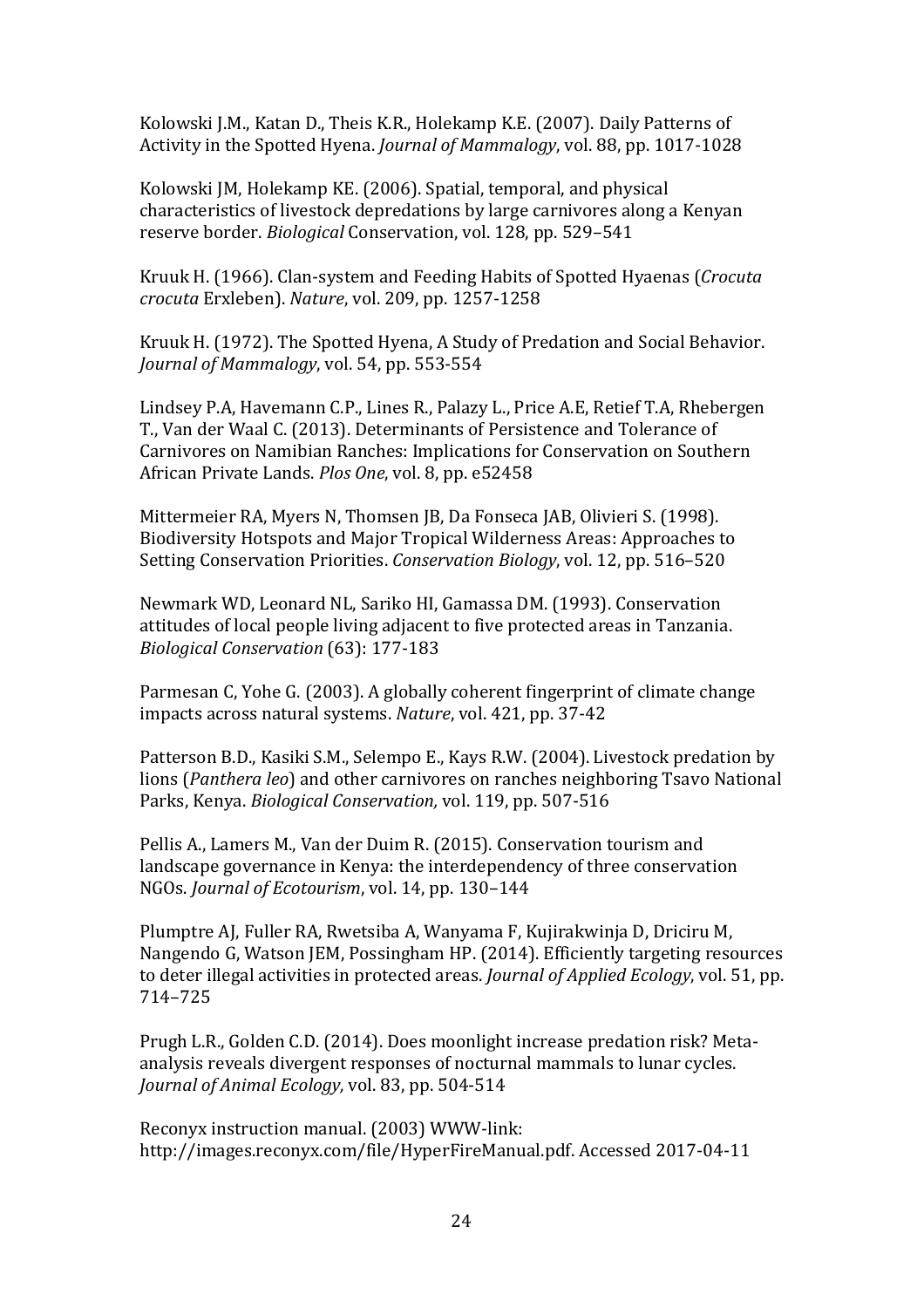Romañach S.S., Lindsey P.A., Woodroffe R. (2007). Determinants of attitudes towards predators in central Kenya and suggestions for increasing tolerance in livestock dominated landscapes. *Oryx*, vol. 41, pp. 185-195

Rowcliffe J. W., Field J., Turvey S. T., Carbone C. (2008). Estimating animal density using camera traps without the need for individual recognition. *Journal of Applied Ecology,* vol. 45, pp. 1228–1236

Safari bookings. WWW-link: https://www.safaribookings.com/olpejeta/climate #dryseason . Accessed 2017-04-11

Schuette P., Creel S., Christianson D. (2016). Ungulate distributions in a rangeland with competitors, predators and pastoralists. *Journal of Applied Ecology*, vol. 53, pp. 1066–1077

Smith J.E., Kolowski J.M., Graham K.E., Dawes S.E., Holekamp K.E. (2008). Social and ecological determinants of fission–fusion dynamics in the spotted hyaena. *Animal Behaviour*, vol. 76, pp. 619–636

Trinkel M. (2009). A keystone predator at risk? Density and distribution of the spotted hyena (Crocuta crocuta) in the Etosha National Park, Namibia. *Canadian Journal of Zoology*, vol. 87, pp. 941-947

[Trinkel](http://onlinelibrary.wiley.com/doi/10.1111/j.1365-2028.2005.00574.x/abstract) M., Kastberger G. (2005). [Competitive interactions between spotted](http://onlinelibrary.wiley.com/doi/10.1111/j.1365-2028.2005.00574.x/abstract)  [hyenas and lions in the Etosha National Park,](http://onlinelibrary.wiley.com/doi/10.1111/j.1365-2028.2005.00574.x/abstract) [Namibia.](http://onlinelibrary.wiley.com/doi/10.1111/j.1365-2028.2005.00574.x/abstract) *African Journal of Ecology.* Vol. 43, pp. 220-224

Valeix M., Loveridge A.J., Macdonald D.W. (2012). Influence of prey dispersion on territory and group size of African lions: a test of the resource dispersion hypothesis. *Ecological Society of America*, vol. 93, pp. 2490-2496

Van de Perre F., Adriaensen F., Songorwa A.N., Leirs H. (2014). Locating elephant corridors between Saadani National Park and the Wami-Mbiki Wildlife Management Area, Tanzania*. African journal of ecology*, vol. 52, pp. 448-457

Watts H.E., Holekamp K.E. (2009). Ecological Determinants of Survival and Reproduction in the Spotted Hyena. *Journal of Mammalogy,* vol. 90, pp. 461-471

Woodroffe R., Lindsey P., Romañach S., Stein A., ole Ranah S.M.K. 2005. Livestock predation by endangered African wild dogs (*Lycaon pictus*) in northern Kenya. *Biological Conservation*, vol. 124, pp. 225–234

Wunder S. 2000.Ecotourism and economic incentives — an empirical approach. *Ecological Economics*, vol. 32, pp. 465–479